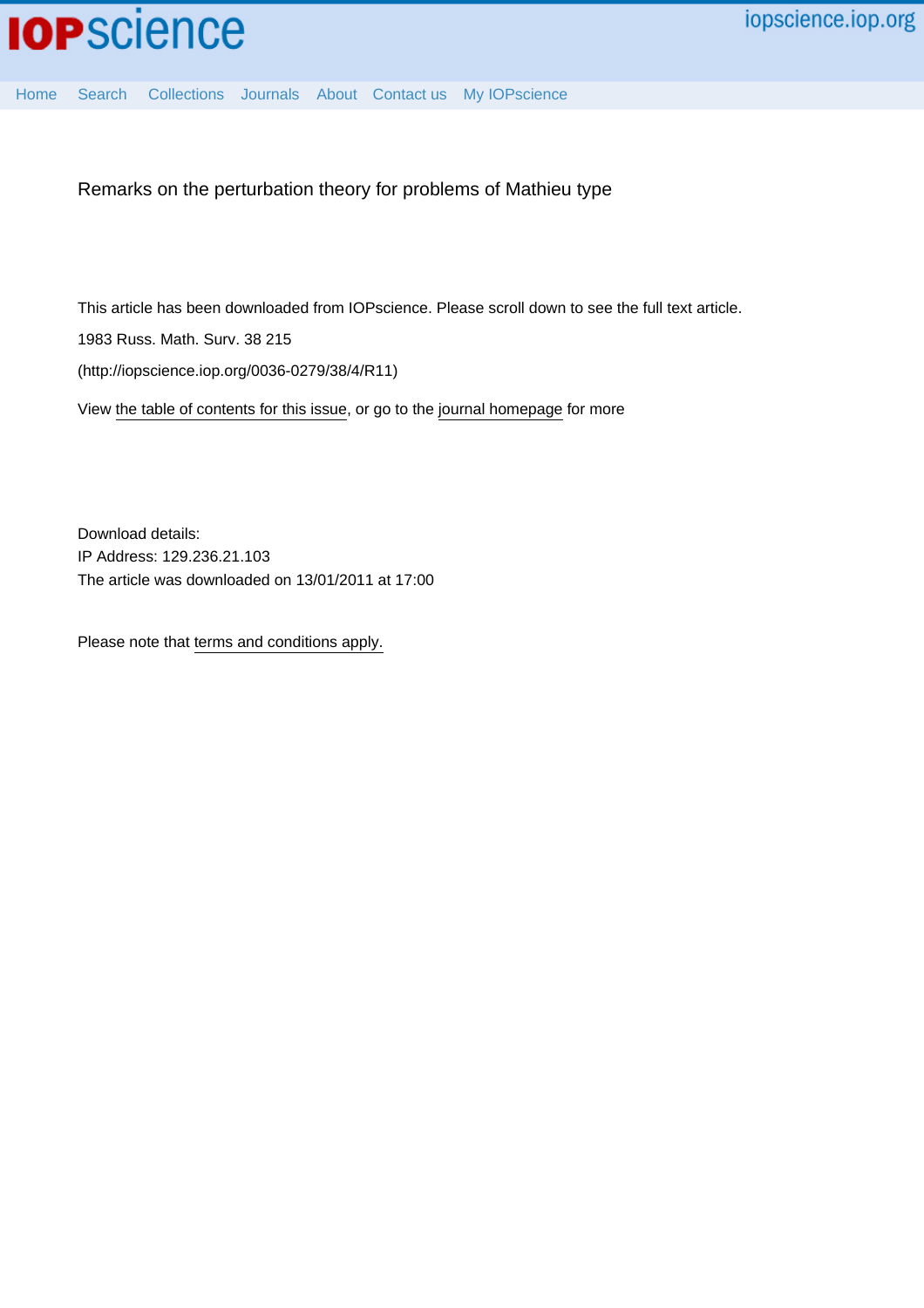# Remarks on the perturbation theory for problems of Mathieu type

## **V.I. Arnol'd**

#### **CONTENTS**

| Introduction |                                                                      | 215 |
|--------------|----------------------------------------------------------------------|-----|
| 81.          | Rayleigh-Schrödinger series for perturbations of a simple eigenvalue | 217 |
| 82.          | Perturbations of a multiple eigenvalue                               | 218 |
| 83.          | Widths of forbidden zones of even Hill's equations of Mathieu type   | 219 |
| 84.          | Formulae for the denominators of terms in the perturbation theory    |     |
|              | series                                                               | 222 |
| 85.          | Conclusion of the investigation of forbidden zones                   | 226 |
|              | §6. Widths of resonance zones for mappings of the circle             | 228 |
| References   |                                                                      | 233 |

### Introduction

## $\epsilon + (\omega^2 + \epsilon \cos t)x = 0$

the width of each parametric resonance zone (or forbidden zone, in the terminology of solid state physics) decreases like a power with decreasing depth of modulation ε, and *the exponent is proportional to the number of the zone* (Fig. 1).



Fig. 1.

It follows, in particular, from general theorems in the present article that the zones of instability for Hill's equation

 $\epsilon + (\omega^2 + \epsilon a(t))x = 0$ 

have the same property when the variable coefficient *a* is *any trigonometric polynomial* (the exponent for the width of the zone decreases in inverse proportion to the degree of the polynomial).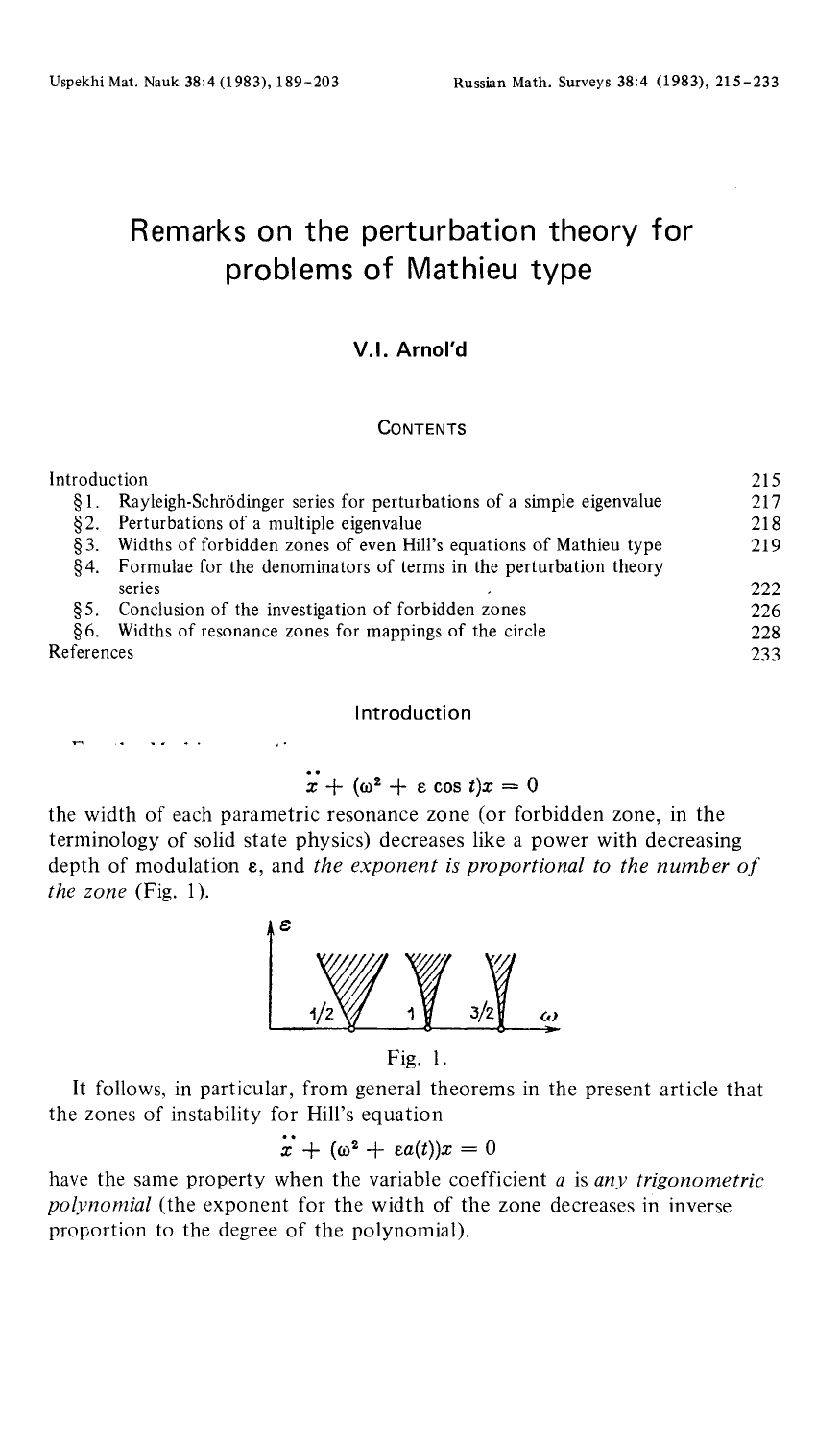For the general Hill's equation (with any periodic coefficient *a)* the situation is completely different; for a typical *a* the width of any zone decreases like the *first* power of ε.

In view of the general algebraic nature of the proof, it is applicable also to many other problems in which the perturbation is a trigonometric polynomial. Linear equations or systems with constant coefficients in the leading term and with coefficients in the form of trigonometric polynomials in the lower-order terms thus have special properties, and can be called *equations of Mathieu type.*

For example, consider the equation in the Zel'dovich problem of the existence of a steady-state kinematic magnetic dynamo:

$$
H' = \{v, H\} + D\Delta H,
$$

where *H* is an unknown  $2\pi$ -periodic (in  $(x, y, z)$ ) magnetic field of divergence zero that is carried by a 2n-periodic velocity field *υ* of an incompressible fluid and diffuses with diffusion coefficient  $D(\Delta = -\text{rot} \text{ rot} \text{ is the Laplacian})$ and  $\{\cdot,\cdot\}$  = rot  $[\cdot,\cdot]$  denotes the Poisson bracket).

The equation is of Mathieu type if the components of the field  $v$  are trigonometric polynomials (for example, for the velocity field

$$
\cos y + \sin z, \cos z + \sin x, \cos x + \sin y
$$

considered in [1], which exponentially expands the particles of the fluid). It was in investigating this example that I observed the general properties described above of equations of Mathieu type.

In student work done in 1959 [2] I investigated the family of mappings of the circle onto itself of the form

 $x \mapsto x + a + \varepsilon \cos x$ 

and established that the zone of resonance  $m/n$  in the  $(a, \varepsilon)$ -plane (Fig. 2) reaches the point  $a = 2\pi m/n$  on the axis  $\varepsilon = 0$  by a narrow tongue whose width decreases like  $\epsilon^n$  as  $\epsilon \to 0$  (this is stated without proof in [2]).



The theory of equations of Mathieu type suggests that here also the cosine can be replaced by a trigonometric polynomial of arbitrary degree *ρ* (with the corresponding replacement of  $\epsilon^n$  by  $\epsilon^r$ , where  $r = -\{-n/p\}$ ).

Thus, the problem of zones of resonance for such special mappings of the circle also turns out to be "a problem of Mathieu type".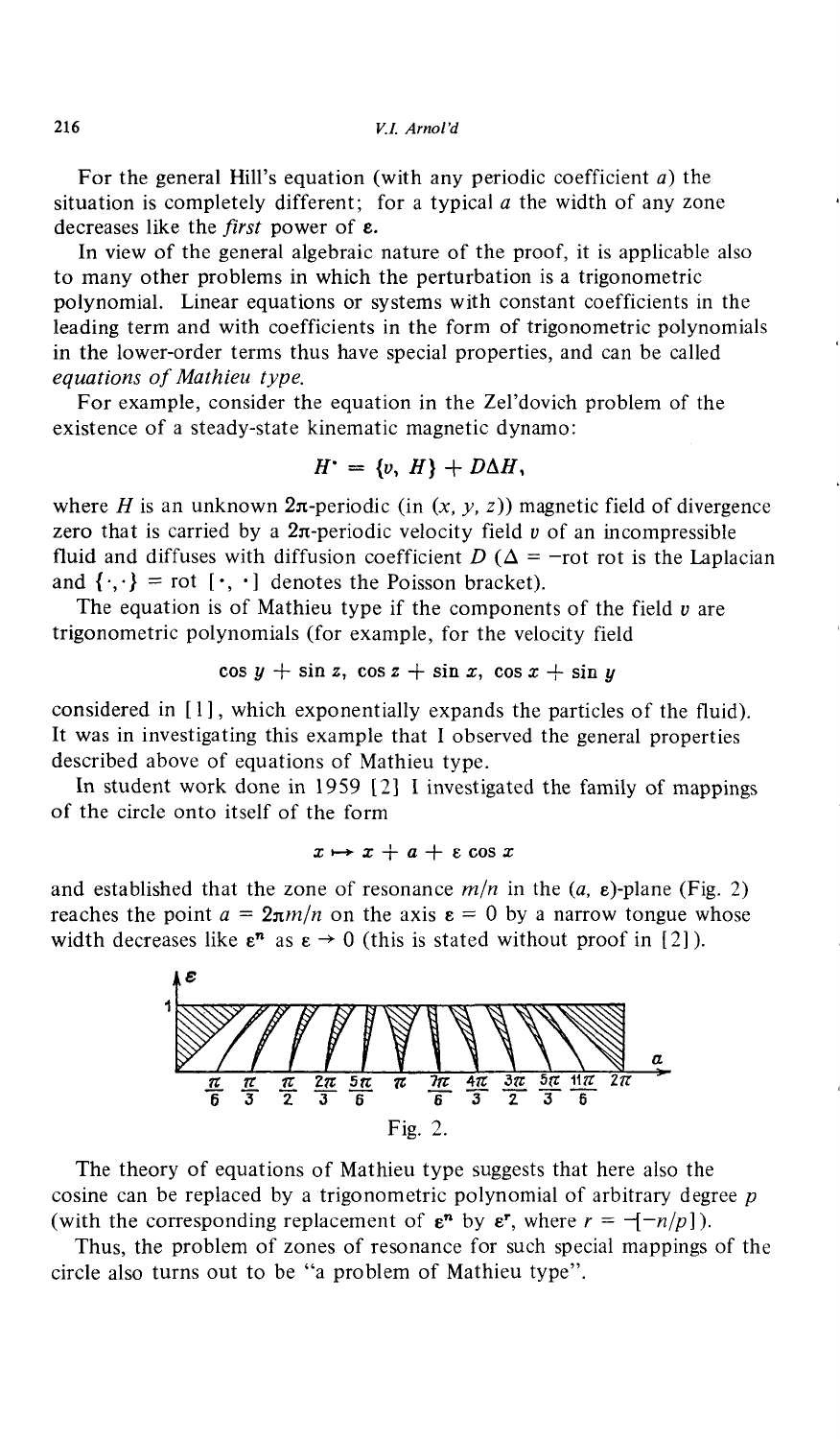I did not try to formulate a single abstract theorem which would yield the above properties of resonance zones at once both for Hill's equations of Mathieu type and for mappings of the circle onto itself, although the algebraic reason for the power decrease in the width of a zone with the amplitude of modulation was obviously the same in the two cases (the conjecture that such a general theorem must exist was communicated to me by Gel'fand as far back as 1959 in a discussion of the results in [2]).

It gives me special pleasure to include a proof of the theorem from the 1959 work, carried out under the direct guidance of Kolmogorov, in the present article, which is dedicated to A.N. Kolmogorov on the occasion of his 80th birthday.

#### §1. Rayleigh-Schrödinger series for perturbations of a simple eigenvalue

We need some (simple) properties of the expansion of an eigenvalue of a matrix  $A + \varepsilon A$ , where  $\Lambda$  is a diagonal matrix, in a series of powers of the small parameter  $\varepsilon$ . Let  $\lambda_i$  denote the eigenvalues of the unperturbed operator  $\Lambda$ , and  $V_i$  the eigenspaces, so that

$$
\Lambda = \bigoplus \Lambda_i, \quad \Lambda_i = \lambda_i E^i: V_i \to V_i, \quad \lambda_i \neq \lambda_j.
$$

We decompose the matrix of the perturbing operator into the corresponding blocks

$$
A_{ij}: V_i \to V_j.
$$

*Definition.* The *quiver* of the family *Λ + εΑ* is defined to be the directed graph with vertices corresponding to the  $V_i$  (thev are denoted by *i*) and with an tugt going nom *ι* το *μ* wnth the optrator  $\pi_{ij}$  is non-zero.

*Example.* For the Mathieu operator

$$
\Lambda + \varepsilon A = d^2/dt^2 + \varepsilon \cos t
$$

defined in the space of  $2\pi$ -periodic functions of *t* the space  $V_k$  is spanned by  $e^{\pm ikt}$ , and A is the operator of multiplication by cos t. Therefore, the quiver has the form

> ι 2 • <del>≠</del>• • <del>≠\*</del> . . .

In quivers for operators of Mathieu type each vertex is directly connected with a finite (and even uniformly bounded) number of vertices. This is because a product of trigonometric polynomials is again a trigonometric polynomial.

We return to the general family  $\Lambda + \varepsilon A$ .

*Definition.* The *chronological product* of a path  $\gamma = (i \rightarrow j \rightarrow ... \rightarrow k \rightarrow l)$ along arrows of a quiver is defined to be the product of the operators corresponding to the arrows, in the order indicated by the arrows:

$$
\Pi_{\gamma}(A) = (A_{kl} \cdot \ldots \cdot A_{ij}) \colon V_i \to V_i.
$$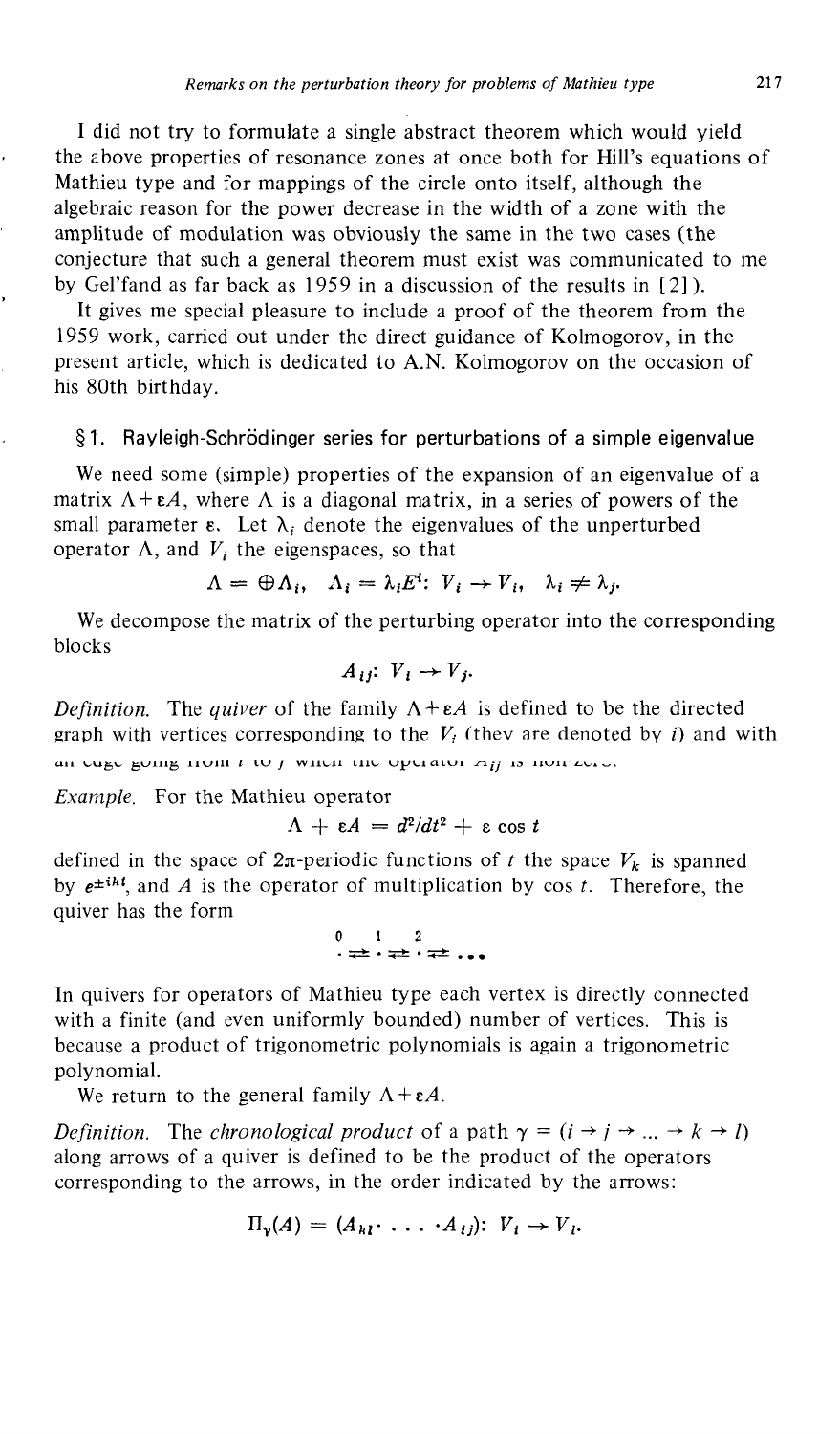It is easy to prove the following result (by comparing the coefficients of  $\varepsilon$ ,  $\varepsilon^2$ , ...; see §4).

*Theorem* **1**. *The perturbation of a simple eigenvalue is given by the series*

$$
\lambda = \lambda_0 + \epsilon \alpha_1 + \epsilon^2 \alpha_2 + \ldots,
$$

*in which the coefficient of the k-th power of the perturbation is equal to the sum*

$$
\alpha_k = \sum \Pi_{\gamma}(A)Q_{\gamma}(\Lambda), \quad |\gamma| = k,
$$

*over all loops of length к made up of arrows in the quiver and beginning and ending at the point* 0.

Here  $\Pi_{\pmb\gamma}(A)$  is the chronological product of a loop, and  $\mathcal{Q}_{\pmb\gamma}(\Lambda)$  is a universal (independent of *A)* rational function of those eigenvalues of the unperturbed operator that correspond to the vertices in the loop  $\gamma$ .

*Remark* 1. The explicit form of the rational function *Q* is not needed for the present, but it is given in §4.

*Remark* 2. If the quiver is locally finite, then there are finitely many terms in the sum for  $\alpha_k$ , so the formal series for  $\lambda$  can be written. Its convergence for operators of Mathieu type is ensured by the ellipticity of the principal term, but we shall regard this series as formal (or we shall assume that the operators are finite-dimensional).

### §2. Perturbations of a multiple eigenvalue

If  $\lambda_0$  is a multiple eigenvalue, then under a perturbation it does not vary smoothly, but the corresponding invariant space *V<sup>o</sup>* and the restriction of the operator to this space do vary smoothly. The expansions of these objects in power series in ε are given by precisely the same formulae as the perturbations of an eigenvector and an eigenvalue when the latter is simple.

We look for the perturbed invariant space in the form of the graph of a mapping

$$
\varepsilon B^i + \varepsilon^2 B^2 + \ldots, \quad B^k \colon V_0 \to \bigoplus V_i, \quad i \neq 0.
$$

The condition that the graph be invariant is written as the operator equation

 $(\Lambda + \varepsilon A)(E^0 \oplus \varepsilon B^1 + \ldots) = (E^0 \oplus \varepsilon B^1 + \ldots)(\lambda_0 E^0 + \varepsilon \alpha_1 + \ldots),$ where the  $\alpha_k : V_0 \to V_0$  are unknown linear operators, as are the  $B^k$ , and  $E^0$ is the identity transformation on *V<sup>o</sup> .*

The sum in the last set of parentheses plays the role of the perturbed eigenvalue. Indeed, this operator, which acts in the space *V<sup>o</sup> ,* is similar to the restriction of  $A + \varepsilon A$  to the perturbed invariant space. Therefore, its spectrum coincides with the part of the spectrum of *Α + εΑ* which arose from  $\lambda_0$ . We shall call it an *eigenoperator* of the family  $Λ + ε$ .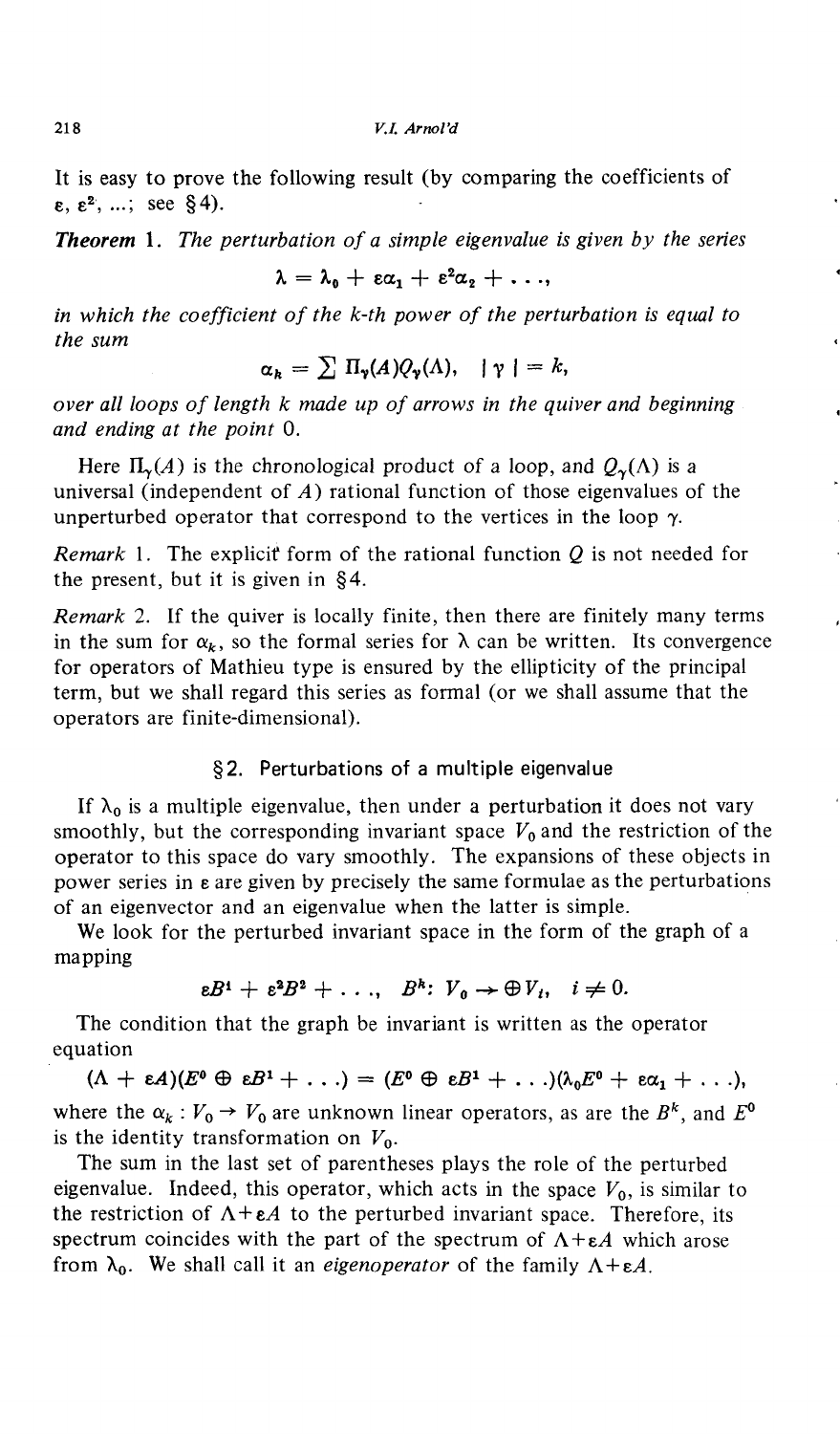*Theorem* 2. The coefficient  $\alpha_k : V_0 \to V_0$  in the expansion  $\lambda_0 E^0 + \epsilon \alpha_1 + \epsilon^2 \alpha_2 + \epsilon^3 \alpha_3$ + ... *of an eigenoperator of the family Α + εΑ is given by the same formula* in Theorem 1 as the coefficient  $\alpha_k$  in the expansion of a simple eigenvalue.

Indeed, this operator equation can be solved in precisely the same way as the scalar equation. For example, equating the coefficients of  $\varepsilon$ , we find that

$$
\Lambda B^1 + AE^0 = E^0 \alpha_1 + B^1 \lambda_0,
$$

from which, representing  $B^1$  in the form  $B^1 = \bigoplus B_i^1$ , where  $B_i^1 : V_0 \to V_i$  for  $i \neq 0$ , we find that

$$
\alpha_i = A_{00}, \quad B_i^1 = A_{0i}/(\lambda_0 - \lambda_i).
$$

Equating the coefficients of  $\varepsilon^2$ , we obtain

$$
\Lambda B^2 + AB^1 = E^0 \alpha_2 + B^1 \alpha_1 + B^2 \lambda_0.
$$

Equating the  $V_0$ -components of the left-hand and right-hand sides, we find that

$$
\alpha_2 = \sum A_{i0} B_i^1 = \sum A_{i0} A_{0i} / (\lambda_0 - \lambda_i).
$$

And equating the  $V_m$ -components for  $m \neq 0$ , we find that

$$
(\lambda_0-\lambda_m) B_m^2 = (AB^1)_m - (B^1\alpha_1)_m,
$$

from which

$$
\sim m = \frac{\lambda_0 - \lambda_m}{(\lambda_0 - \lambda_m) (\lambda_0 - \lambda_l)} \frac{\lambda_0 - \lambda_m}{(\lambda_0 - \lambda_m)^2}
$$

and so on (the general formula for the denominators of all the terms is written out in §4).

## §3. Widths of forbidden zones of even Hill's equations of Mathieu type

Let us consider Hill's equation

$$
d^2x/dt^2 + (\omega^2 + ea(t))x = 0, \quad a(t + 2\pi) \equiv a(t).
$$

The zones of parametric resonance (or *forbidden zones)* are defined as the regions in the plane of the parameters  $(\omega, \varepsilon)$  in which the multipliers (the eigenvalues of the monodromy operator for the given equation with periodic coefficients) are greater than 1 in modulus.

*Theorem* **3.** *Assume that the coefficient a is an even trigonometric polynomial of degree ρ*:

$$
a(t) = \sum a_s e^{ist}
$$
, the s are integers,  $a_s = 0$  for  $|s| > p$ , and  $a_{-s} = a_s$ .

*Then the width of the N-th forbidden zone decreases no more slowly than*  $C\epsilon^r$  as  $\epsilon \to 0$ , where  $r = -[-N/p]$ .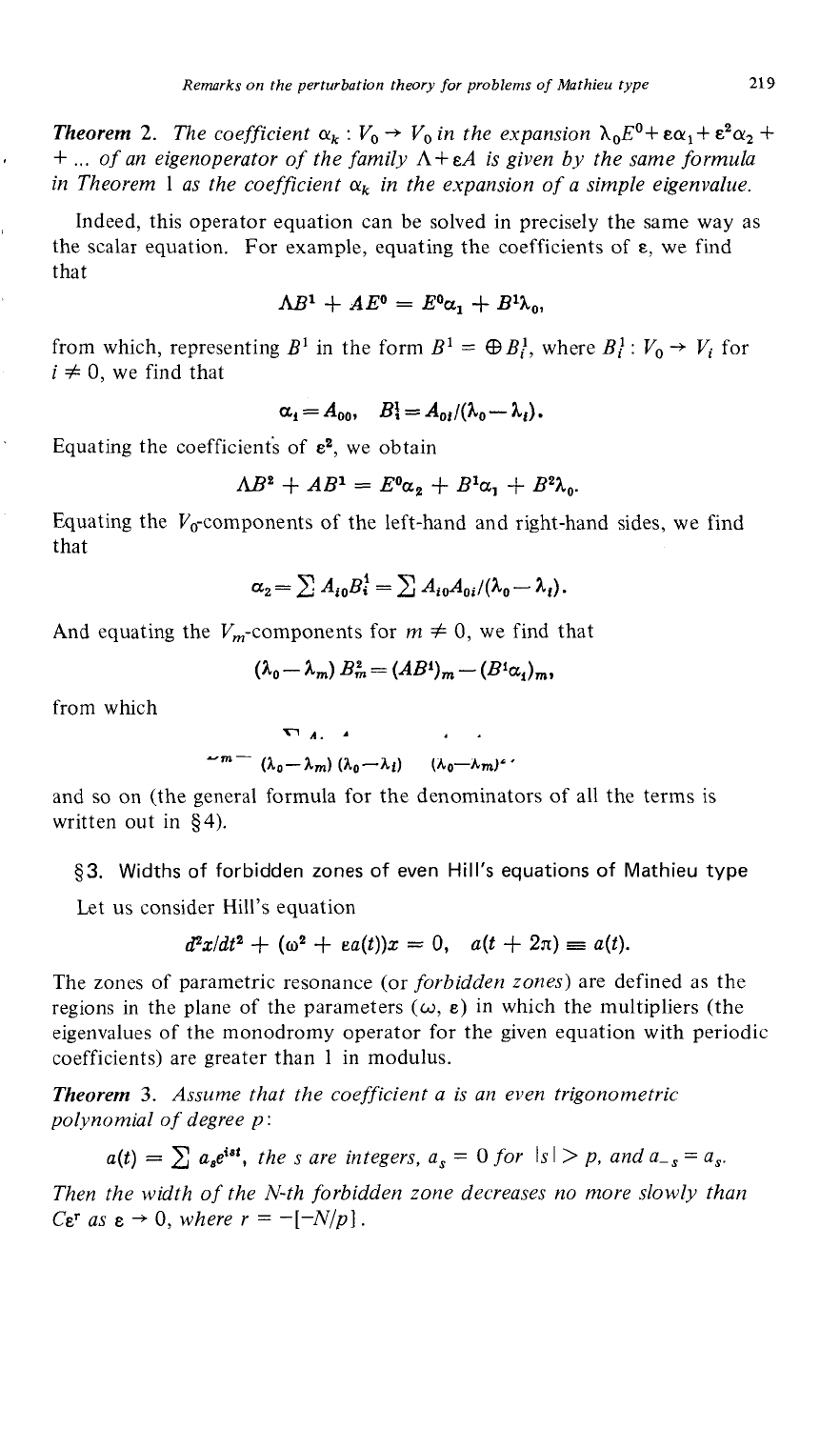220 *V.I. Arnold*

*Proof.* According to the general theory of Hill's equation, the multipliers are equal to  $-1$  or 1 on the boundary of a zone, depending on the parity of the number of the zone. Therefore, the boundaries of the zones can be determined with the help of the eigenvalues  $\lambda^{\pm}$  of the operator

$$
d^2/dt^2 + \varepsilon a(t)
$$

on the space of  $2\pi$ -periodic functions (for even zones) or on the space of  $4\pi$ -periodic functions which change sign under translation by  $2\pi$  (for odd zones):

$$
\omega^{\pm} = +\sqrt{-\lambda^{\pm}}.
$$

For  $\varepsilon = 0$  the *N*-th zone contracts to the point  $\omega_N^{\pm} = N/2$ , and the corresponding pairs of eigenfunctions have the form

$$
e_n, e_{-n}
$$
, where  $e_n = e^{int}, n = N/2, N = 0, 1, 2, ...$ 

(the eigenvalue is simple when  $N = 0$ ).

To investigate the perturbed eigenvalues  $\lambda$  we apply the general formula in Theorems 1 and 2 to the diagonal operator  $\Lambda = d^2/dt^2$  and to the perturbation *eA* (where *A* is multiplication by *a).*

Let  $V_m$  denote the space spanned by  $e_m$  and  $e_{-m}$  (this space corresponds to  $\lambda_m = -m^2$ , where  $m = M/2$ , and M runs through either all the even or all the odd non-negative integers, depending on the parity of the number *N* of the zone under investigation).

*Lemma* 1. *The matrix of the operator*  $A_{ij}$  :  $V_i \rightarrow V_j$  in the chosen basis has *the form*

$$
(*)\qquad \qquad (A_{ij})=\begin{pmatrix} a_{j-i} & a_{j+i} \\ a_{-j-i} & a_{i-j} \end{pmatrix}.
$$

*Proof.* Multiplication by  $e_s$  carries  $e_i$  into  $e_{i+s}$ . Therefore, in the product of the trigonometric polynomial  $a = \sum a_{s}e_{s}$  by  $e_{i}$  each term falls in an eigenspace different from  $V_i$  except for the terms with  $s = j - i$  and  $s = -j - i$ , and similarly for  $ae_{-i}$ .

Lemma 1 gives us the next result.

*Lemma* 2. If  $i + j > p$ , then the matrix  $(A_{ij})$  is scalar:  $(A_{ij}) = a_{j-i}E$ .

Indeed, the degree of the polynomial *a* is equal to *p,* therefore,  $a_{i+j} = a_{-i-j} = 0$ . Since *a* is an even polynomial, the diagonal elements of the matrix  $(*)$  are all the same, and this proves Lemma 2.

We arrange the quiver of the family  $\Lambda + \varepsilon A$  on the *m*-axis. Its vertices are all the non-negative integer points if the number *(N)* of the zone being investigated is even, and all the positive half-integer points *m* if *N* is odd. The length of each arrow in the quiver does not exceed the degree *ρ* of the perturbing polynomial *a.*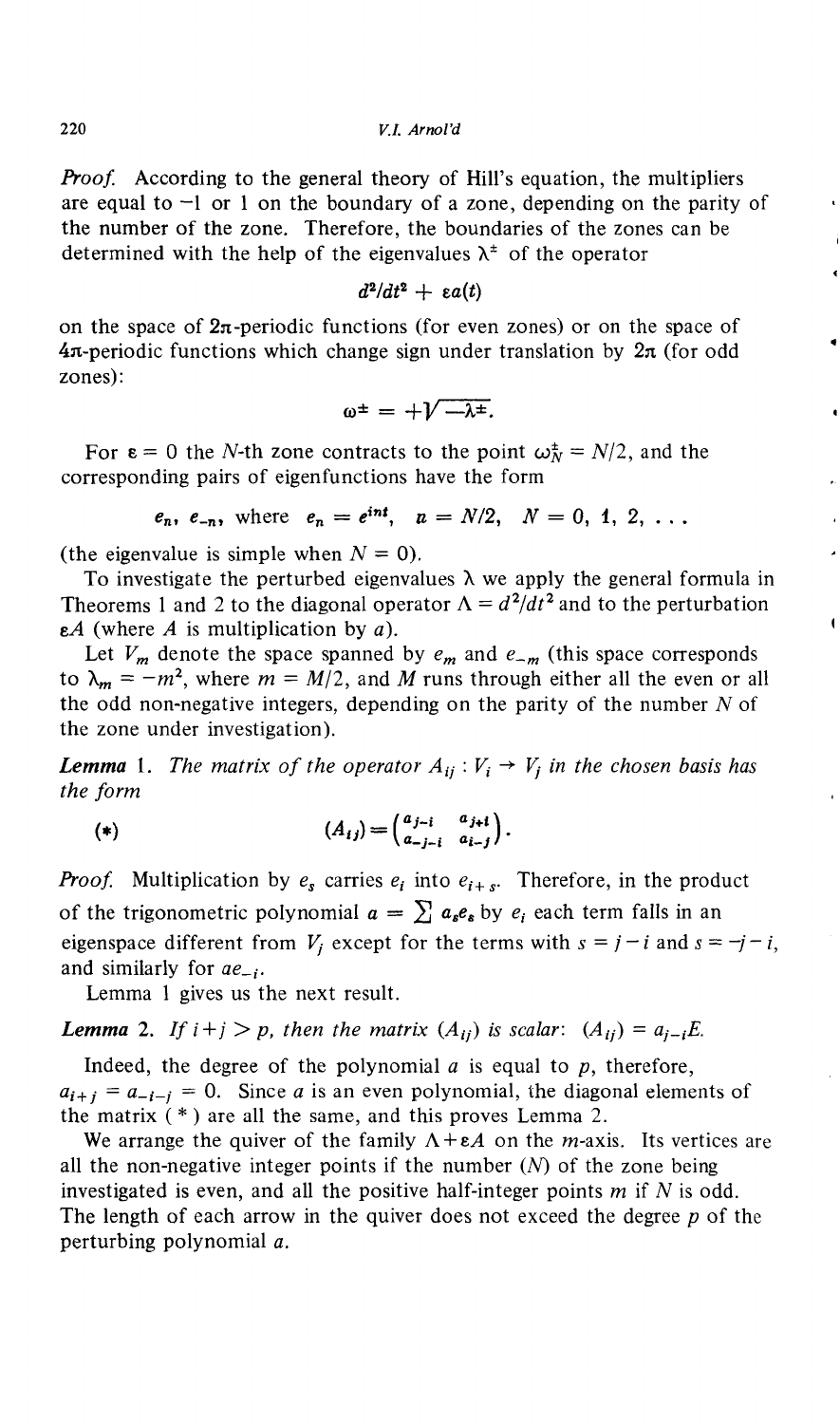*Definition.* An arrow  $i \rightarrow j$  in a quiver is said to be *remote* if the sum of the coordinates of its initial and terminal points is larger than the degree of the perturbing polynomial *a:*

 $i + j > p$ .

*Example.* A remote arrow does not contain the point 0.

The following simple lemma contains the main, "topological" point in the proof of Theorem 3.

*Lemma* 3. *Consider a loop of к arrows, each of length at most p, that begins and ends at the point n. If kp* < *In, then all the arrows in the loop are remote.*

*Proof.* Suppose that there is a non-remote arrow  $i \rightarrow j$  in the loop, where  $i+j \leq p$ . We replace the vertex *j* and all the subsequent vertices and arrows of the loop by the vertices and arrows symmetric with respect to the origin. The arrow  $i \rightarrow j$  itself is replaced by the arrow  $i \rightarrow -j$ . Its length is not greater than p, because the arrow  $i \rightarrow j$  is non-remote. Accordingly, we have obtained a path from *η* to *—n* made up of *к* arrows, each of length at most *p.* The length of the whole path is at most  $kp$ . But  $kp < 2n$ , by hypothesis. Hence, there is no non-remote arrow in the loop.

*Completion of the proof of Theorem* 3. Let us use Theorem 2. To compute the correction to the repeated eigenvalue  $\lambda(0) = -n^2$  we form the eigenoperator (second-order matrix)

The matrix  $\alpha_k$  can be expressed as a sum over admissible loops consisting of *к* arrows in our quiver and going from *η to η* (in the present notation the point 0 in Theorems 1 and 2 is denoted by *n).* The length of each arrow is at most *p,* since the perturbation has degree *p.* By Lemma 3, all the arrows in such a loop are remote when  $kp < 2n$ . By Lemma 2, a scalar (in our basis) matrix  $(A_{ij})$  corresponds to a remote arrow  $i \rightarrow j$ . Therefore, all the chronological products in the formula for  $\alpha_k$  consist of scalar matrices. Hence, the matrix  $\alpha_k$  is scalar as long as  $k < 2n/p$ . But the difference between the two eigenvalues of the matrix  $\lambda(\epsilon)$  does not exceed  $C\epsilon^K$ , where is the number of the first non-scalar matrix among the  $\alpha_k$ . We proved above that  $K \ge r = -[-2n/p]$ . Thus, the distance between the two eigenvalues  $\lambda^{\pm}(\epsilon)$  (and hence the width of the zone) decreases no more slowly than  $\varepsilon^r$ , which is what we needed to prove.

*Remark* 1. We have not used the fact that the perturbing polynomial is real: the estimate  $|\lambda^+ - \lambda^-| \leqslant C \varepsilon^r$ ,  $r = -[-2n/p]$ , for the splitting of the eigenvalue  $\lambda = -n^2$  under perturbation by a trigonometric polynomial of degree *ρ* has been proved for all even polynomials with complex coefficients.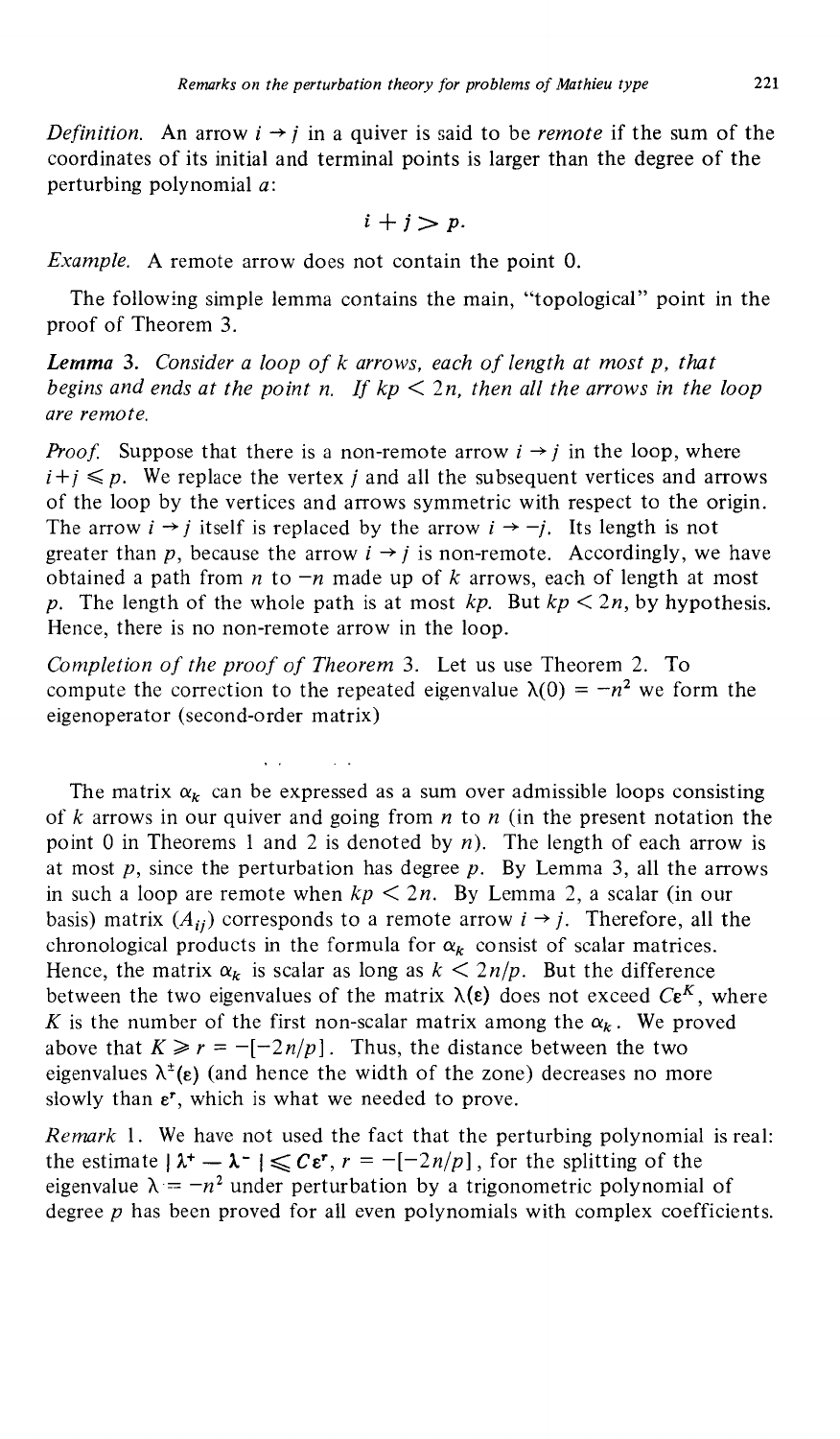*Remark 2.* Without the assumption that the perturbing polynomial *a* is even, our arguments prove only that the matrices  $\alpha_k$  with  $k < 2n/p$  are diagonal, and not that they are scalar. In reality the diagonal elements are equal even without the assumption of evenness, but to prove this we have to use not only the form of the numerators but also the denominators of the terms in the Rayleigh-Schrodinger series.

## §4. Formulae for the denominators of terms in the perturbation theory series

We return to the perturbation theory series and to the notation in § § 1 and 2. In order to write out explicitly the rational function *Q* in Theorems 1 and 2 we consider *properly formed symbols with parentheses,* of the type  $(a)$ *b* $(c(de))$ *f*  $(a()$ *,*  $)a($ *, and*  $(ab)$ *)* are improperly formed symbols).

*Definition.* The *length* of a symbol is defined to be the number of letters and left parentheses appearing in it.

*Example.* Symbols of length 2:

$$
ab, (a).
$$

Symbols of length 3 occur in five forms:

$$
abc, (a)b, a(b), (ab), ((a)).
$$

There are 14 forms of symbols of length 4.

*Remark.* The numbers of forms of symbols of lengths *η* = 1,2,... make up the *Catalan sequence* 1, 2, 5, 14, 42, 132, ...; the *n-th* number in this sequence is also equal to the number of simplicial decompositions of a convex  $(n + 2)$ -gon by non-intersecting diagonals, and is given by the formula<sup>(1)</sup> (2n)!/n!(n + 1)!

*Definition.* A *filling* of a symbol with parentheses is defined to be the result of substituting in it (in place of the abstract letters *a, b,* ...) non-zero vertices of the quiver of the family  $A + \epsilon A$  under investigation (the vertex 0) corresponds to the eigenvalue  $\lambda_0$  being perturbed).

*Example.* Fillings of the symbols of length 2 with parentheses have the form

*ij* or (i),

where  $i \neq 0 \neq j$ ; i can coincide with i, but if  $i \neq j$ , then the fillings ij and ji are different.

<sup>&</sup>lt;sup>(1)</sup>The Catalan numbers appear in the solution of very diverse problems, and are not always identified. For example, a general Riemann surface of genus *2k* can be represented as a  $(k+1)$ -sheeted covering of the sphere (with  $6k$  branch points) in finitely many ways. Griffiths and Harris [3] find this number (there are 1, 2, 5, 14, ... ways for the values of the genus 2, 4, 6, 8, ...), but do not note that they have obtained the Catalan numbers.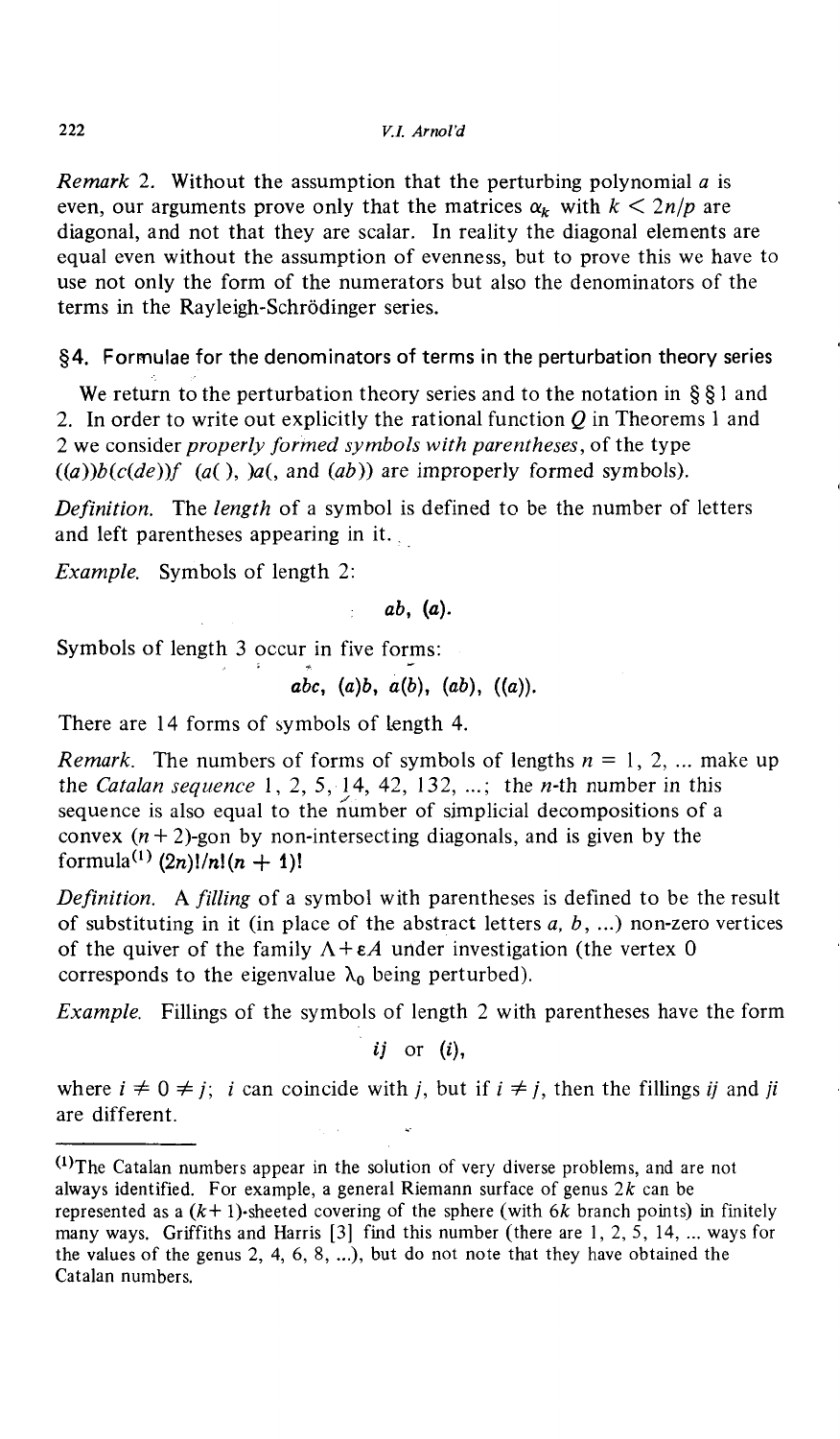*Definition.* The *loop* of a filling of length *η* is defined to be the loop

 $0 \to i_1 \to \ldots \to i_n \to 0,$ 

where between the end 0's we have placed in succession (from left to right) the vertices of the filling and O's wherever there are left parentheses in the filling (the right parentheses are ignored in constructing the loop).

*Example.* The loop of the filling (i) is  $0 \rightarrow 0 \rightarrow i \rightarrow 0$ .

*Definition.* The *diagram of a filling* is obtained from the loop of the filling by adding a dashed arrow leading to each 0 which replaced a left parenthesis, from the vertex immediately preceding (to the left of) the right parenthesis corresponding to this left parenthesis.

*Example.* The diagram of the filling  $(i)$  is

 $0 \longrightarrow 0 \longrightarrow 1 \longrightarrow 0$ 

*Definition.* The *denominator of a filling* is defined to be the product of factors of the form  $\lambda_0 - \lambda_i$  (once for each solid arrow of the diagram of the filling that leads to the vertex  $i \neq 0$ ) and factors of the form  $\lambda_i - \lambda_0$  (once for each dashed arrow of the diagram that leads from the vertex  $i \neq 0$ ).

*Example*. The denominator of the filling (*i*) is  $-(\lambda_0 - \lambda_i)^2$ , according to the diagram in the preceding example.

A filling is said to be *admissible* if its loop consists of arrows of the quiver.

The lette compation to the circumstual or eigenonerator) **л п .»~.***<sup>Л</sup>*

 $= \lambda_0 E^* + \epsilon \alpha_1 + \epsilon^* \alpha_2 + \ldots$  under the perturbation  $\Lambda + \epsilon A$  is given by the *formula*

$$
\alpha_k = \sum_{|I|=k-1} \frac{\Pi_{\gamma(I)}(A)}{q_I(\Lambda)},
$$

where the sum is over all admissible fillings of all the symbols of length  $k-1$ *with parentheses, and the contribution of each filling is equal to the ratio of the chronological product of its loop to the denominator of this filling.*

*Example.*

$$
\alpha_1 = A_{00}, \quad \alpha_2 = \sum_{i \neq 0} \frac{A_{i0} A_{0i}}{\lambda_0 - \lambda_i},
$$

$$
\alpha_3 = \sum_{i \neq 0 \neq j} \frac{i \theta A_{ij} A_{0i}}{(\lambda_0 - \lambda_i) (\lambda_0 - \lambda_j)} - \sum_{i \neq 0} \frac{A_{i0} A_{0i} A_{00}}{(\lambda_0 - \lambda_i)^2}
$$

(the sum of the contributions of the diagrams  $\rightarrow \rightarrow \rightarrow$  and  $\Longrightarrow$   $\Longrightarrow$  ).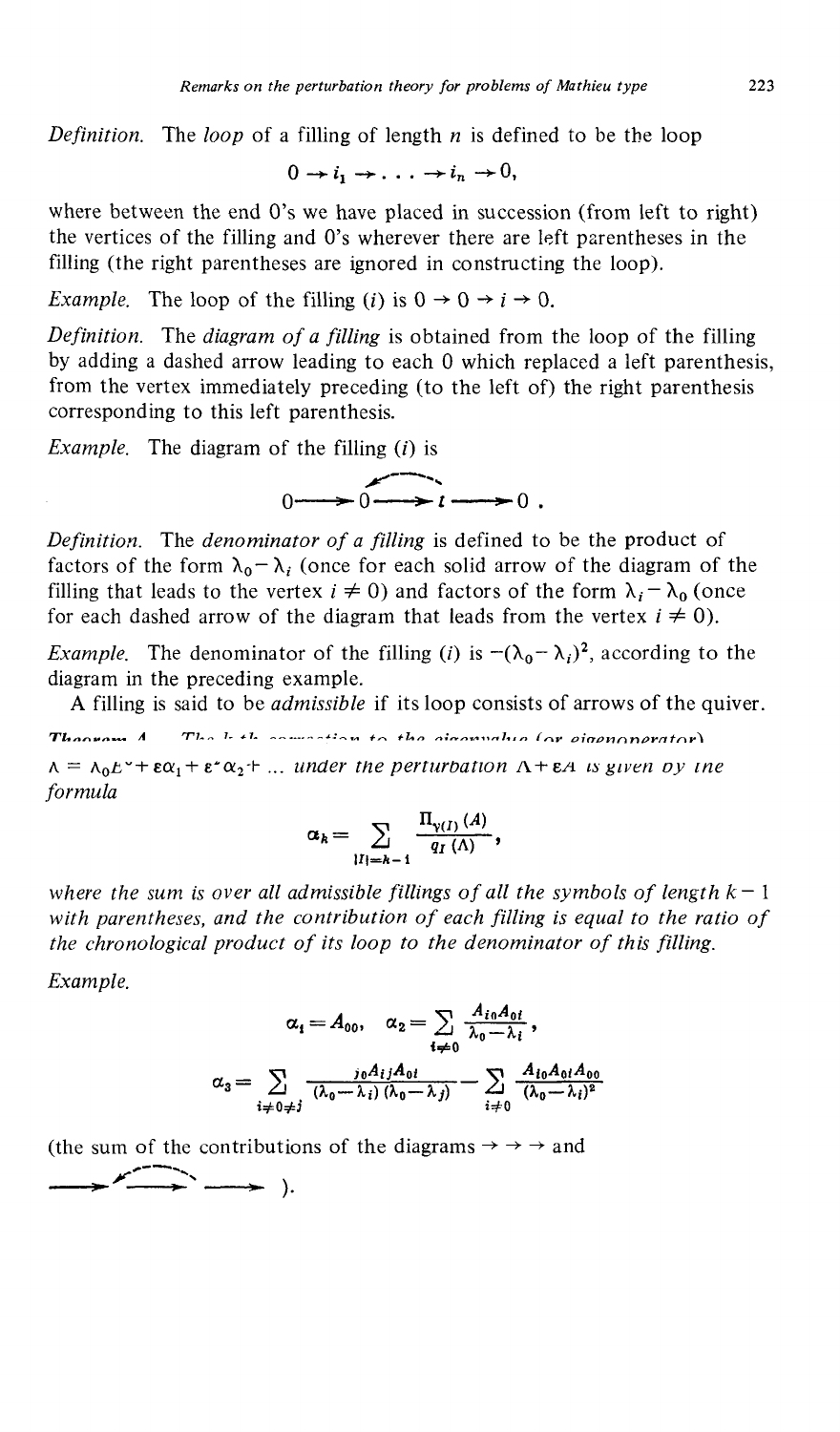*Remark* 1. Theorems 1 and 2 are obtained from this theorem by summing the contributions of the diagrams with a common loop. Thus, the rational function  $Q_{\gamma}(\Lambda)$  in Theorem 1 is equal to the sum of the reciprocals of the denominators of all the fillings with a given loop  $\gamma$ .

*Remark 2.* If a loop does not return to the point 0 between its beginning and end, then there are no dashed arrows, and  $Q = \prod (\lambda_0 - \lambda_i)^{-1}$  (the product over all internal vertices of the loop).

For example, if  $A_{00} = 0$  (which is always easy to achieve by including  $A_{\bf 0 0}$  in  $\lambda_{\bf 0}$ ), then all the loops of length  $<$  4 in the quiver that go from 0 to 0 do not visit 0 on the way. Consequently, for  $A_{00} = 0$ 

$$
\alpha_i=0,\quad \alpha_2=\sum_{i\neq 0}\frac{A_{i0}A_{0i}}{\lambda_0-\lambda_i},\qquad \alpha_3=\sum_{i\neq 0\neq j}\frac{A_{j0}A_{i1}A_{0i}}{(\lambda_0-\lambda_i)(\lambda_0-\lambda_j)}.
$$

 $\bullet$ 

The formula for  $\alpha_4$  is even more complicated. But the *first non-zero* coefficient in  $\alpha_k$  is always equal to the sum of the contributions of the loops that do not visit 0 and, consequently, is given by a simple formula analogous to the ones written out.

Theorem 4 can be proved at the same time as the formula for the corrections to the invariant subspace (Theorem 5). To write this formula we define for each filling / the *path* δ(7) *of the filling,* which is obtained from the loop of the filling by discarding the last (right-hand) vertex 0 along with the arrow leading to it.

A filling is said to *m-admissible* if its path goes from 0 to *m* along arrows of the quiver. We look for the invariant space of *Α + εΑ* obtained by deformation of  $V_0$  in the form of the graph of a mapping

$$
B = \varepsilon B^1 + \varepsilon^2 B^2 + \ldots, \quad B^h: V_0 \to \bigoplus V_m, \ m \neq 0.
$$

The components of the operator  $B^k$  are denoted by

$$
B_m^h: V_0 \to V_{m+} \quad m \neq 0.
$$

*Theorem*  $\mathbf{5}_k$ . The operators correcting the invariant space are given by the *formula*

$$
B_m^k = \sum_{|I|=k} \frac{\Pi_{\delta(I)}(A)}{q_I(\Lambda)},
$$

*where the sum is over all the m-admissible fillings of length к, and the contribution of each filling is the chronological product of the path of the filling, divided by the deonominator of the filling.*

*Example* 1. The formula written out in § 2 for  $B_m^2$  is the sum of the contributions of the fillings *im* and (m).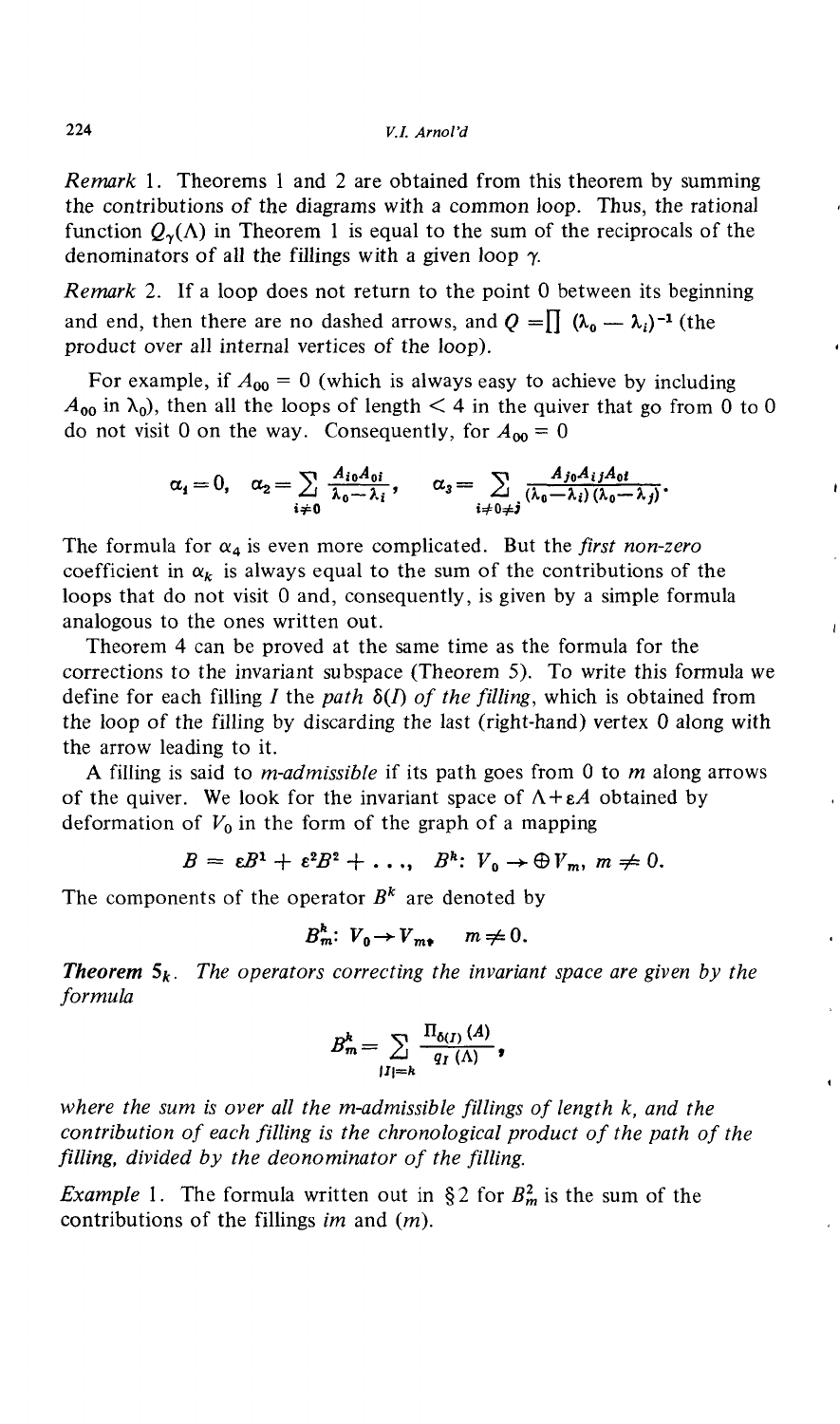*Example* 2. If the eigenvalue  $\lambda_0$  is simple and  $\xi_0$  is an unperturbed eigenvector, then the perturbed eigenvector has the form

$$
\xi_0+\varepsilon\sum\xi_m^1+\varepsilon^2\sum\xi_m^2+\ldots,\quad \xi_m^k=B_m^k\xi_0.
$$

*Proof of Theorems*  $4_k$  *and*  $5_k$ . In the invariance equation

$$
(\Lambda + \varepsilon A)(E^0 + \varepsilon B^1 + \ldots) = (E^0 + \varepsilon B^1 + \ldots)(\lambda_0 E^0 + \varepsilon \alpha_1 + \ldots)
$$

we equate successively the coefficients of  $\varepsilon$ ,  $\varepsilon^2$ , .... For  $B^k$  we obtain the equation

$$
B^k\lambda_0-\Lambda B^k=A B^{k-1}-B^{k-1}\alpha_1-\ldots-B^1\alpha_{k-1}-\alpha_k.
$$

For this equation to be soluble it is necessary that

$$
\alpha_k = \sum A_{m0} B_m^{k-1}, \quad m \neq 0.
$$

Therefore, Theorem  $4_k$  follows from Theorem  $5_{k-1}$ . Choosing  $\alpha_k$  in this way, we find that

$$
(*_h) B_m^h = (\lambda_0 - \lambda_m)^{-1} \left( \sum A_{im} B_i^{h-1} - B_m^{h-1} \alpha_1 - \ldots - B_m^1 \alpha_{h-1} \right), \quad i \neq 0.
$$

Computing all the  $B^k_m$  successively, we obtain the chronological products and prove Theorems 1 and 2. The explicit form of the denominators can be found by proving that Theorem  $5_k$  follows from Theorems  $4_l$  and  $5_l$ ,  $0 < l < k$ .

Indeed, the first term of the expression  $(*_k)$  for  $B_m^k$  is the sum of the contributions of the m-admissible fillings of length *к* that are obtained from  $3.333...141.$ on the right-hand side. Each of the remaining terms, say the one containing  $B_{m}^{k-s}\alpha_{s}$ , is the sum of the products of the contributions from the admissible fillings of length  $s-1$  and the *m*-admissible fillings of length  $k-s$ , divided by  $\lambda_m - \lambda_0$ . From two such fillings we can make a filling of length *k* by appending a parenthesized m-admissible filling of length *к — s* (from the sum for  $B^{k-s}_{m}$  on the *right-hand side* of an admissible filling of length  $s-1$  (from the sum for  $\alpha_s$ ). Here the contribution of the resulting filling of length k is exactly equal to the product of the contributions of the component fillings, divided by  $\lambda_m - \lambda_0$  (this superfluous factor in the denominator of the filling of length *к* arises because of the parentheses enclosing the m-admissible filling of length  $k-s$ ). Conversely, each *m*-admissible filling of length *k* is obtained—precisely once—under these operations, for there is a unique way to dismantle it from the right-hand end (if a letter is on the right-hand end, then it is removed, and if there is a parenthesis, then the symbol enclosed in it is detached and the corresponding outer parentheses are taken away).

Theorem  $5_k$  thus follows from the preceding Theorems  $4_l$  and  $5_l$ . The assertions  $4_1$  and  $5_1$  are obvious, so Theorems 4 and 5 are proved.

Suppose now that  $\alpha_1 = \alpha_2 = ... = \alpha_{k-1} = 0$ . In this case the answer becomes much simpler.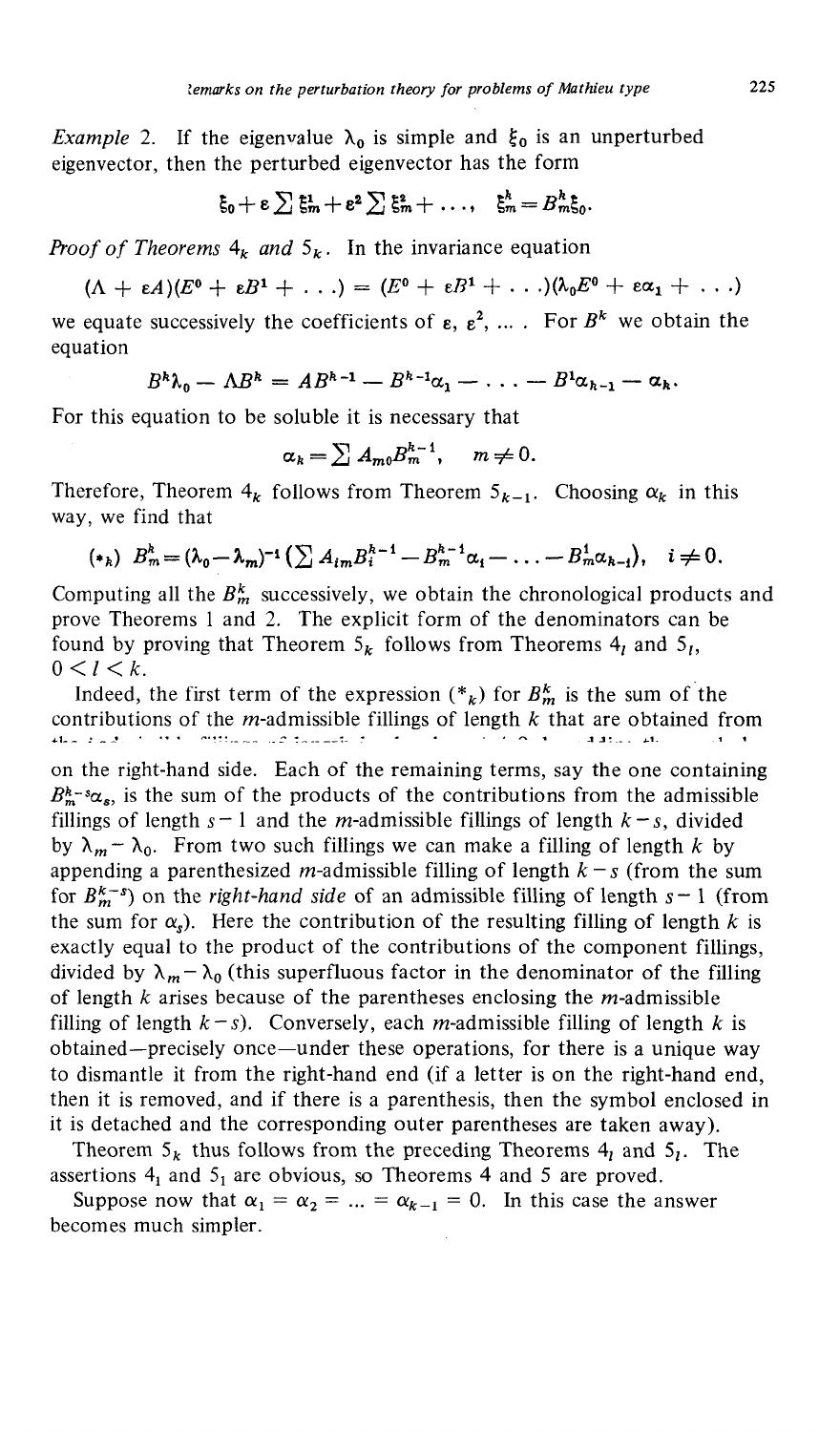*Theorem* **6.** *The first non-zero correction to the eigenvalue {or eigenoperator) is given by the formula*

$$
\alpha_k = \sum_{|\gamma|=k} \frac{\Pi_{\gamma}(A)}{\prod(\lambda_0 - \lambda_i)}
$$

*(the summation is over the loops of length к in the quiver that start and end at* 0 *but do not visit* 0, *and the multiplication in the denominator is over all the internal vertices of the loop).*

*Proof.* In this case the terms with  $\alpha_1$ , ...,  $\alpha_{l-1}$  drop out in the computations according to the formula  $({}^*{}_l)$  with  $l < k$ , therefore,  $B_l^1 = (\lambda_0 - \lambda_i)^{-1} \sum A_{jl} B_j^{l-1}$  $(l = 1, ..., k-1)$ , which leads to the formula in the theorem.

#### §5. Conclusion of the investigation of forbidden zones

We now consider the Hill's equation of Mathieu type

 $\kappa^2 x/dt^2 + (\omega^2 + \varepsilon a(t))x = 0$ 

with an arbitrary trigonometric polynomial of degree *ρ* with complex coefficients:

 $a(t) = \sum a_s e^{ist}$ , the *s* are integers, and  $|s| \leq p$ .

In §3 we introduced the eigenvalues  $\lambda^{\pm}$  (which determine the ends of the forbidden zone if the polynomial *a* is real).

*Theorem* 7. The degree of splitting of the eigenvalue  $\lambda = -n^2$ , where *n* is a *positive integer or a half-integer, admits for small*  $|$  *ε <i>the upper estimate* 

$$
|\lambda^* - \lambda^-| \leqslant C |\varepsilon|^r, \quad r = -[-2n/p].
$$

*Proof.* Arguing as in the proof of Theorem 3, we get sums over loops of remote arrows as expressions for the coefficients  $\alpha_k$  in the expansion of the eigenoperator in a series of powers of  $\varepsilon$  when  $k < 2n/p$ . Consequently, all the matrices  $(A_{ii})$  (§3) appearing in the chronological products with such a riumber *к* of factors are diagonal and thus commute with one another. This implies that the matrices  $\alpha_k$  are also diagonal, but we shall see that they are actually scalar due to special symmetry properties of our expansions.

*Definition.* Two second-order diagonal matrices are said to be *dual* if they differ only in the order of the diagonal elements.

Suppose that the arrow  $i \rightarrow j$  is remote, so that the second-order matrix *(Ац)* is diagonal. The formula given in §3 implies the next result.

*Lemma* 1. The diagonal elements  $(a_{j-i}, a_{i-j})$  of the two matrices  $(A_{ij})$  and *differ only in their order.*

From this it is clear that any polynomial in all such matrices, in which the matrices corresponding to oppositely directed arrows appear symmetrically, is a scalar matrix.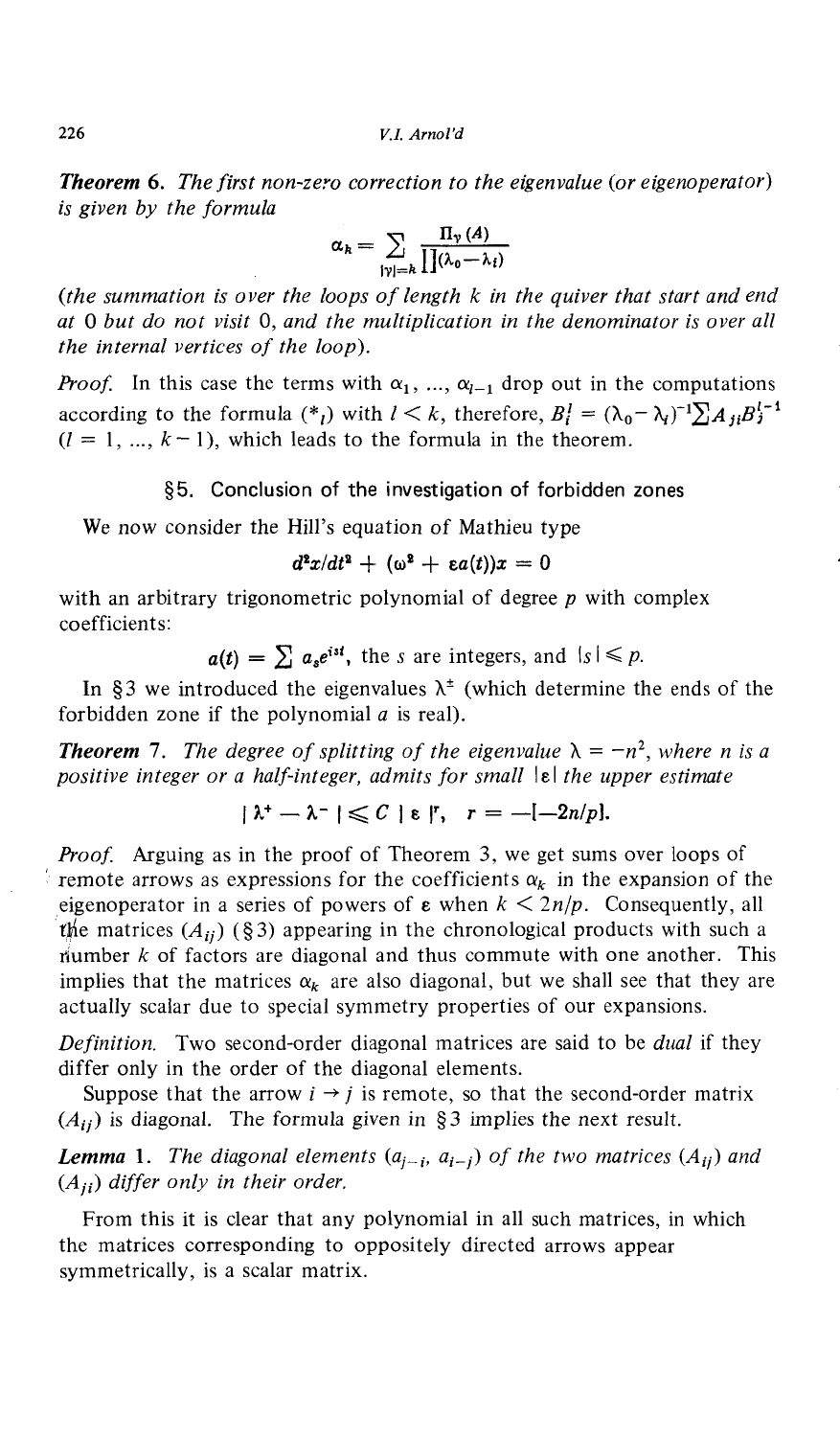Let us show that in the expression for  $\alpha_k$  in Theorem 4 the matrices corresponding to oppositely directed arrows appear symmetrically. It will thereby be proved that the matrices  $\alpha_k$  with  $k \leq r$  are scalar, and Theorem 7 obviously follows from this.

*Lemma 2. On the set of all admissible fillings of all symbols of length к —* 1 with parentheses there is an involution such that the contributions to  $\alpha_k$  of *a filling and its image under the involution are obtained from each other by replacing all the*  $A_{ij}$  *by*  $A_{ji}$ .

Theorem 7 follows from the formula in Theorem 4 and Lemma 2, since the matrices  $\alpha_k$  are scalar matrices for  $k < r$ .

*Proof of Lemma 2.* We break up a filled symbol with parentheses into the fragments between the successive left parentheses. For example, the symbol  $a((b)(cd))e(fg)$  is broken up into the fragments a, b), cd))e, and fg). Then inside each fragment we write all the vertices in the reverse order, regarding each right parenthesis as associated with the letter closest to it on the left. The fragments *a, b), ed))c,* and *g)f* are obtained in the example given. We next place left parentheses in the previous places between the fragments. The filling  $a((b)(ed))c(g)f$  is obtained in the example.

The constructed operation carries a properly formed symbol with parentheses into the properly formed *dual symbol,* as it does not change the order of the parentheses and does not create pairs of the form ().

A filling dual to an admissible filling is admissible, because the matrices *Ац* and *Αμ* are either both zero or both non-zero. We compute the contributions of dual fillings

*Lemma* **3.** *The chronological products of mutually dual fillings appearing in the expansion of*  $\alpha_k$  *for*  $k < r$  *are mutually dual.* 

For by Lemma 1, the factors are mutually dual and commute.

*Lemma* **4.** *The denominators of dual fillings coincide.*

Indeed, the denominator of a filling is composed of factors  $\lambda_0 - \lambda_i$  with *i* running through the elements of the filling, and factors  $\lambda_i - \lambda_0$  with *i* running through the elements preceding the right parentheses (where each factor is counted as many times as there are right parentheses immediately after the corresponding  $i$ ).

Both the set of elements in the filling and the set of elements which preceded right parentheses (taking account of the number of parentheses) are preserved under the operation defined above, as Lemma 4 proves.

Lemmas 3 and 4 imply the equality of the contributions of dual fillings and, hence, Lemma 2 and Theorem 7.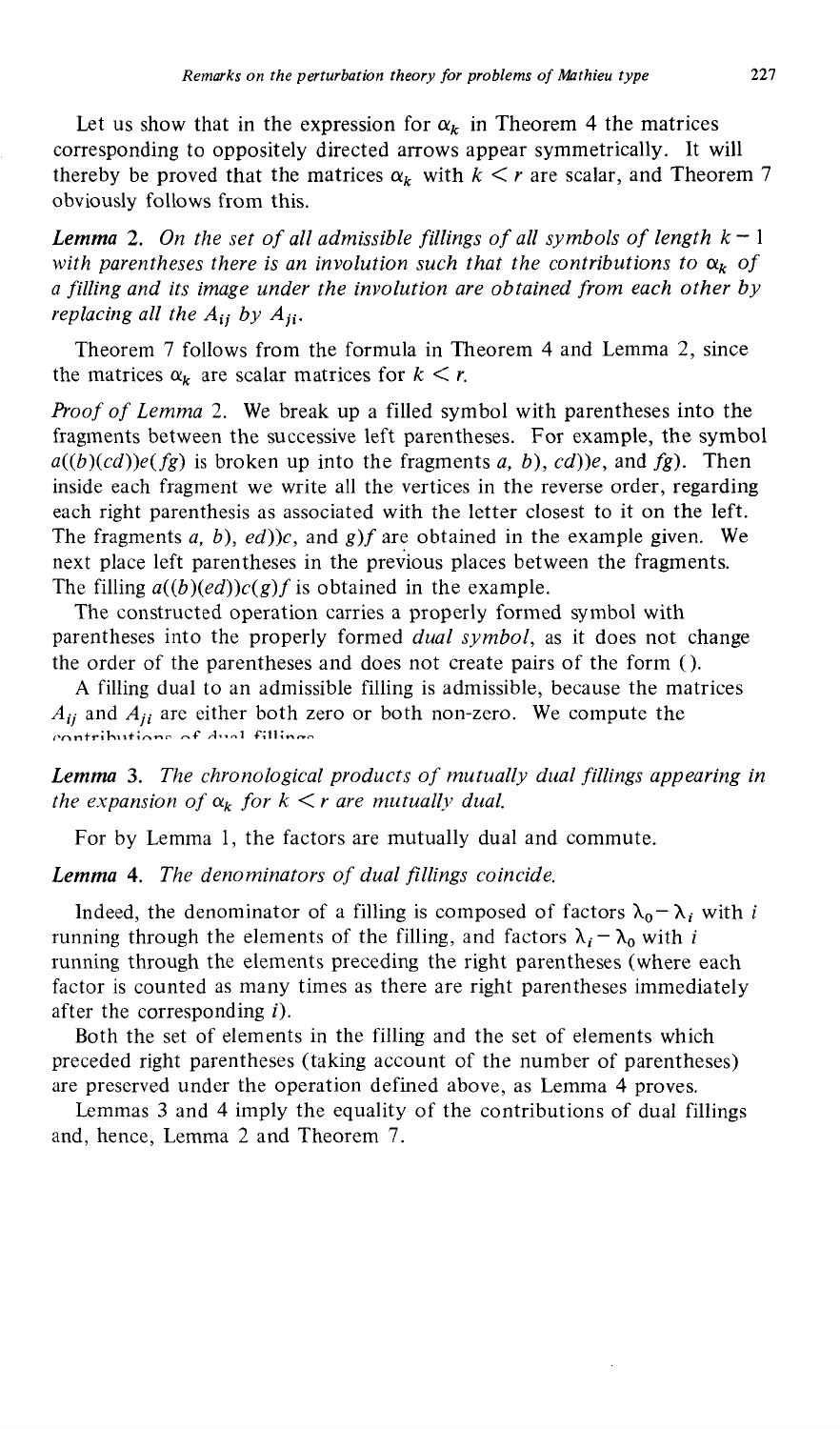#### §6. Widths of resonance zones for mappings of the circle

We consider an analytic mapping of the circle onto itself that depends on two parameters *a* and ε:

$$
x \mapsto x + a + \varepsilon f(x), \quad f(x + 2\pi) \equiv f(x).
$$

*Definition.* A point *(α,* ε) belongs to the *domain of resonance m/n* if some point of the circle is shifted by exactly *m* revolutions when the mapping is applied *η* times (that is, if the Poincare rotation number of the mapping is equal to *m/n).*

*Theorem* **8.** *Let f be a trigonometric polynomial of degree p. Then the width, of the domain of resonance m/n is at most Ct<sup>r</sup> , where —r is the integer part of the fraction -n/p.*

*Moreover, the domain of resonance m/n is bounded by two curves*  $a = A^{\dagger}(\epsilon)$  such that the terms of degree less than r in the Taylor expansions *of A\* about zero coincide.*

*Example.* Consider the mapping  $x \mapsto x + a + \varepsilon \cos x$ . In this case the width of the domain of resonance  $m/n$  is of order  $\varepsilon^n$ , as claimed already in [2].

The proof of the theorem is based on an investigation of the *r-th* variation of the *k-th* iterate of a rotation. Consider an analytic mapping

$$
x \mapsto x + \mu + g(x), \quad g(x + 2\pi) \equiv g(x),
$$

that is close to the rotation through the angle  $\mu = 2\pi m/n$ . Its k-th iterate is close to the rotation through the angle  $k\mu$ :

$$
x\mapsto x+k\mu +_h g(x).
$$

Let us consider the Taylor expansion at the point  $g = 0$  for the operator carrying g into  $_k g$ . We call the term of degree r in this expansion the *r-th variation of the k-th iterate.*

*Remark.* In order not to have to worry about convergence we can understand the variations in the following formal way. Assume that *g* is a linear combination of any finite number of terms:  $g = \sum \lambda_a h_a$ . Then <sub>k</sub>*g* is a series in powers of  $\lambda$ , and the r-th variation is the sum of the terms of degree  $r$  in  $\lambda$  in this series.

*Lemma* **1**. *The r-th variation of the k-th iterate can be expressed as a polynomial of degree r in terms of g, the shifts of g by the angles su with*  $0 \leq s \leq k$ , and their derivatives of order less than r.

*Proof.* This is obvious for  $k = 1$ . Assume that it is true for the k-th iterate. By definition, for the  $(k+1)$ st iterate

(1) 
$$
{}_{k+1}g(x) = {}_{k}g(x) + g(x) + k\mu + {}_{k}g(x).
$$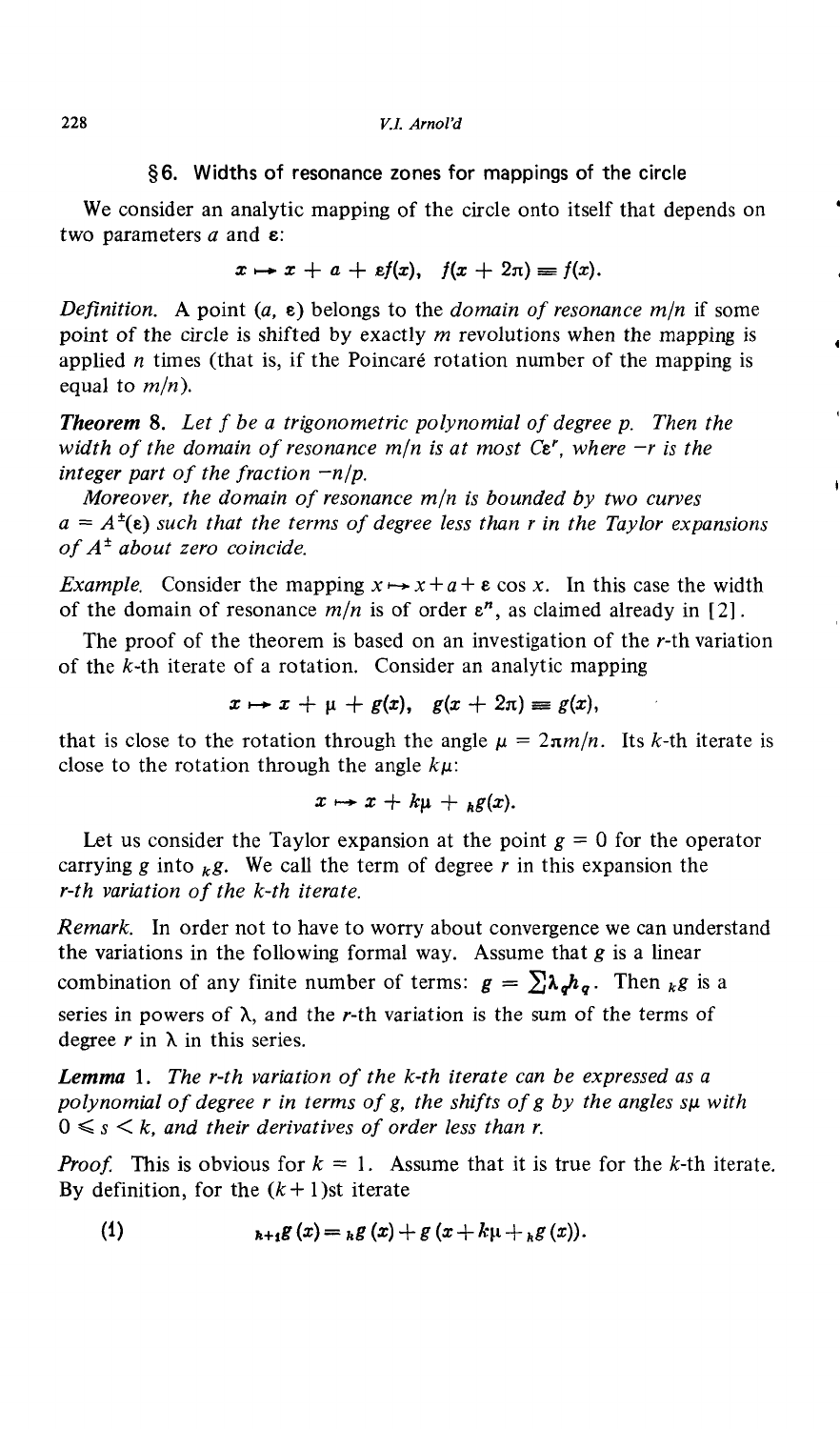Denote the shifts of *g* by

$$
g_k(x) = g(x + k\mu).
$$

Then

$$
g(x + k\mu + {}_h g(x)) = g_k(x + {}_h g(x)).
$$

We expand  $g_k$  in the Taylor series  $\sum g_k^{(s)}({}_kg)^s/s!$ , and substitute for  ${}_{k}g$  the series of variations

$$
_kg = {}_kg^1 + {}_kg^2 + \ldots
$$

By assumption,  $_k g^i$  is a polynomial of degree *i* in *g*, the shifts, and the derivatives of order less than *i*. The terms with  $i \geq r$  and the terms with  $s \ge r$  do not contribute to the r-th variation. Therefore, these transformations of the formula (1) express the *r*-th variation of the  $(k+1)$ st iterate as the sum of the r-th variation of the *k-th* iterate and a sum of products of derivatives of order less than *r* of the shift of *g* by the angle *kμ* and products of the preceding variations of the  $k$ -th iterate. The lemma is proved by induction.

*Remark.* The first two variations of the *k-th* iterate can be expressed by simple formulae:

$$
{}_{k}g^{i}=g_{0}+g_{1}+\ldots+g_{k-1},
$$
  

$$
{}_{k}g^{2}=g'_{1}g_{0}+g'_{2}(g_{0}+g_{1})+\ldots+g'_{k-1}(g_{0}+\ldots+g_{k-2}).
$$

Consider now the *n*-th iterate of the mapping. Since  $\mu = 2\pi m/n$ , the *n*-th iterate of the unperturbed manning returns all the noints of the circle to **41V U ^1 U V-V^LJ.**

On the level of the second term in the perturbation theory the theorem being proved reduces to the following.

*Proposition. Let g be a trigonometric polynomial of degree less than* и/2, and suppose that  $_B^1 = 0$  (that is, the mean value of g is equal to 0). Then  $n g^2 = \text{const.}$ 

*Proof.* Consider the difference

$$
_{n}g^{2}(x+\mu)-_{n}g^{2}(x)=g'_{n}(g_{1}+\ldots+g_{n-1})-g_{0}(g_{1}+\ldots+g_{n-1})'.
$$

Since  $g_n = g_0$  and  $g_1 + \ldots + g_n = 0$ , this difference is equal to zero. Consequently, <sub>n</sub>g<sup>2</sup> is a trigonometric polynomial of degree less than *η* with period  $2\pi/n$ , that is, it is a constant. The proposition is proved. It implies our theorem for  $r \leq 3$ .

The proof in the general case uses an analogous argument, formalized by Lemma 2 below.

We consider a one-parameter analytic family of mappings of the circle onto itself:

 $x \mapsto x + \mu + g(\varepsilon, x), \quad g(\varepsilon, x + 2\pi) \equiv g(\varepsilon, x),$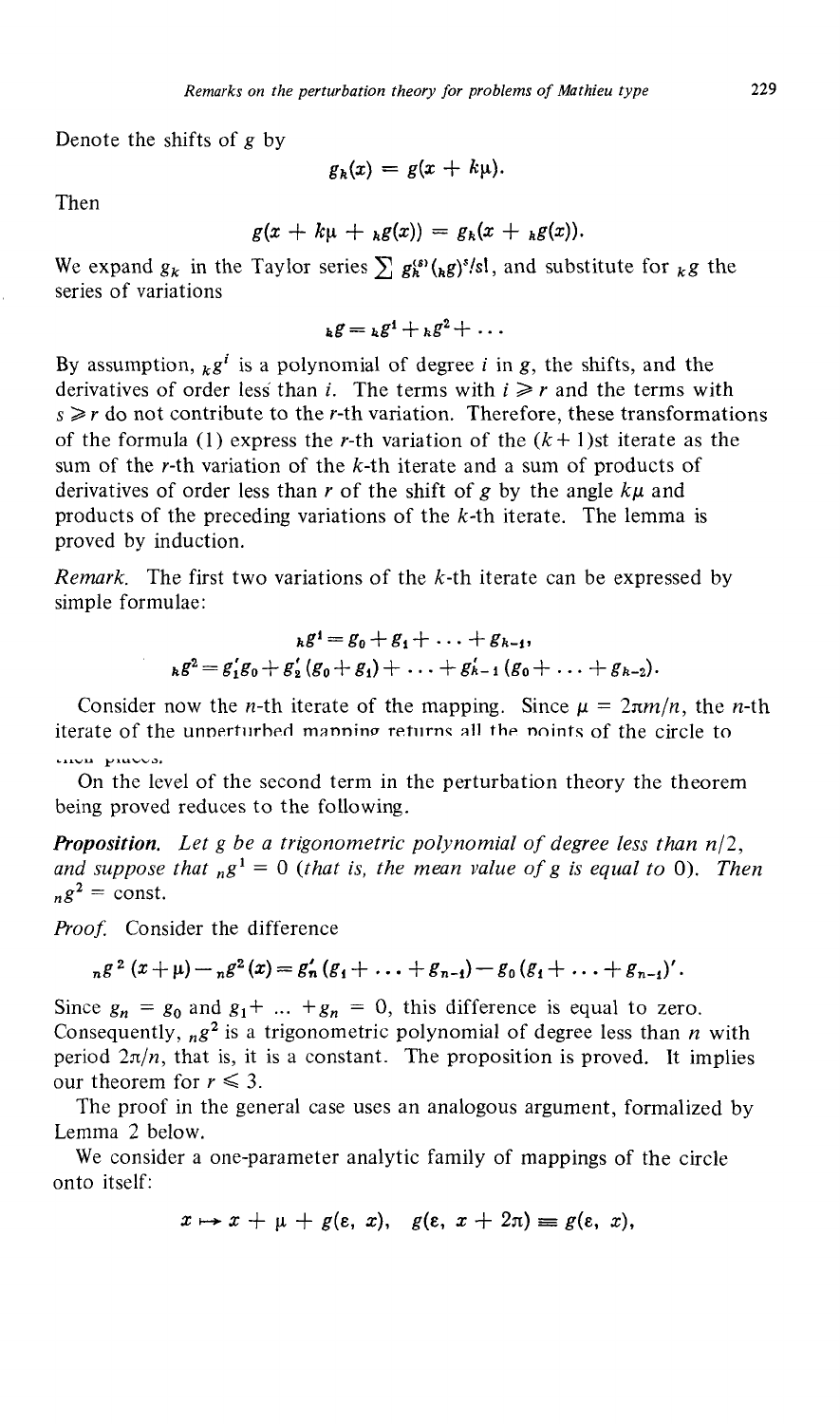where  $\mu = 2\pi m/n$  and where

$$
g = \varepsilon g^1 + \varepsilon^2 g^2 + \ldots
$$

*Lemma* 2. *Assume that the n-th iterate of the mapping shifts points by a distance of order t<sup>r</sup> , that is,*

$$
{}_n g(\varepsilon, x) = \varepsilon^r u(x) + o(\varepsilon^r).
$$

*Then the principal term in the shift is invariant under the rotation through the angle μ:*

$$
(2) \t u(x + \mu) \equiv u(x).
$$

*Proof.* Consider the images  $x_i$  of a point  $x_0 = x$  under the iterates of the mapping. By the condition in the lemma,

$$
g(x_0)+g(x_1)+\ldots+g(x_{n-1})=\mu n+\epsilon^r u(x_0)+o(\epsilon^r),
$$

$$
g(x_1)+g(x_2)+\ldots+g(x_n)=\mu n+\epsilon^r u(x_1)+o(\epsilon^r).
$$

Consequently,

(3)  $g(x_n) - g(x_0) = \varepsilon^r[u(x + \mu) - u(x)] + o(\varepsilon^r).$ On the other hand,

$$
x_n = x_0 + 2\pi m + \varepsilon^r u(x_0) + o(\varepsilon^r),
$$

and, consequently,

(4) 
$$
g(x_n) - g(x_0) = g'(x_0) \varepsilon^r u(x_0) + o(\varepsilon^r).
$$

Since  $g' = O(\varepsilon)$ , (3) and (4) imply (2).

*Proof of the theorem.* We consider the following two-parameter family of perturbations of the rotation through the angle  $\mu = 2\pi m/n$ :

$$
x \mapsto x + \mu + H(\alpha, \varepsilon, x), \quad H(\alpha, \varepsilon, x) = \alpha + \varepsilon f(x),
$$

where  $\varepsilon$  and  $\alpha$  are small parameters.

Denote the *n-th* iterate by

$$
x \mapsto x + \mu n + {}_nH(\alpha, \varepsilon, x).
$$

The resonance condition is the solubility of the equation  $H = 0$  with respect to x. The expansion of  $_{n}H$  in a Taylor series in  $\alpha$  and  $\epsilon$  has the form

$$
{}_{n}H = {}_{n}H^{1} + {}_{n}H^{2} + \ldots,
$$

where each term  $_{n}H^{i}$  is a homogeneous polynomial of degree *i* in  $\alpha$  and  $\epsilon$ (the value of the *i*-th variation of the *n*-th iterate for  $g = \alpha + \epsilon f$ ). For example,

$$
{}_{n}H^{1}=n\alpha+\epsilon+(f_{0}+\ldots+f_{n-1}), \text{ where } f_{k}(x)=f(x+k\alpha).
$$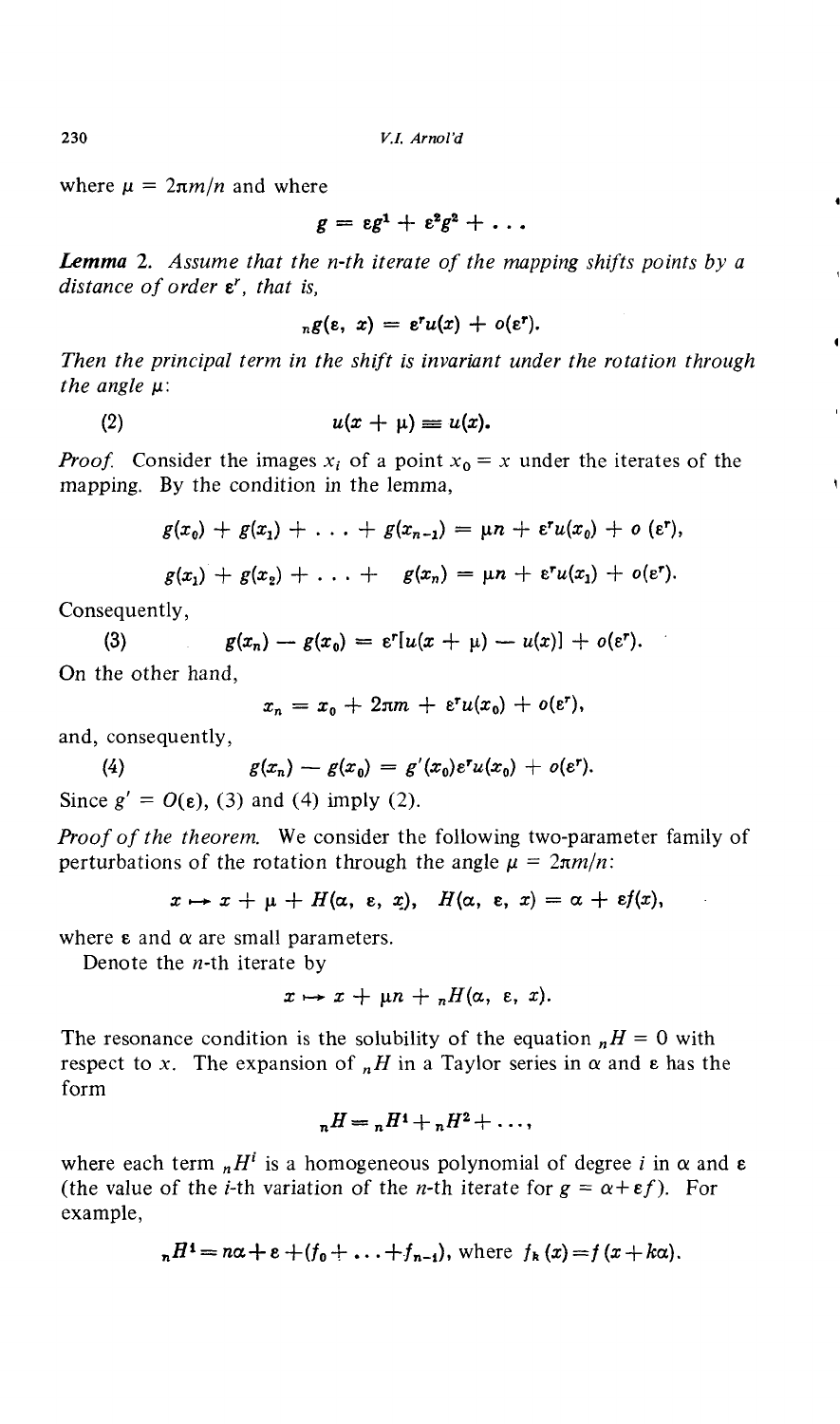By the implicit function theorem, the equation  $H = 0$  is soluble for  $\alpha = \alpha(\varepsilon, x)$ :

$$
\alpha = \epsilon v_1(x) + \epsilon^2 v_2(x) + \ldots
$$

Let *r* be the index of the first non-constant coefficient  $v_i$ , so that  $\alpha(\varepsilon, x) = A(\varepsilon) + \varepsilon^r v(x) + o(\varepsilon^r)$ , where A is a polynomial of degree less than r, and  $v$  is a non-constant function.

The boundaries of the domain of resonance *m/n* have asymptotic expressions  $\alpha = A(\epsilon) + \epsilon^r v_{\pm} + o(\epsilon^r)$ , where  $v_{\pm}$  are the maximum and minimum of *υ* on the circle. It remains to get a lower estimate of *r.*

We substitute  $A(\varepsilon)$  in place of  $\alpha$  in *H* and denote the resulting function by *g:*

$$
g\left(\varepsilon,\ x\right)=H(A(\varepsilon),\ \varepsilon,\ x).
$$

After *n* iterations of the mapping  $x \mapsto x + \mu + g(\varepsilon, x)$  we get a rotation through a variable angle of order *г.* Indeed,

$$
\alpha(\varepsilon, x) - A(\varepsilon) = \varepsilon^r v(x) + o(\varepsilon^r),
$$

therefore,

$$
{}_{n}H(\alpha(\varepsilon, x), \varepsilon, x) - {}_{n}H(A(\varepsilon), \varepsilon, x) = n\varepsilon^{r}v(x) + o(\varepsilon^{r}).
$$

But  $nH(\alpha(\varepsilon, x), \varepsilon, x) = 0$  by the definition of  $\alpha(\varepsilon, x)$ . Accordingly,

$$
_{n}g(\varepsilon, x) = {}_{n}H(A(\varepsilon), \varepsilon, x) = \varepsilon^{r}u(x) + o(\varepsilon^{r}), \quad u = -nv.
$$

By Lemma 2, the function *и* (hence also *υ)* satisfies the periodicity condition  $u(x + \mu) \equiv u(x)$ .

On the other nand, Lemma I give us the next result.

*Lemma* 3. *The function и can be expressed as a polynomial of degree at most r in terms of f shifts of f by angles that are multiples of μ, and their derivatives (of order less than r).*

*Proof.* If we substitute the series without the free term  $\alpha = A(\mathbf{e})$  in the Taylor series of  $H(\alpha, \epsilon, x)$  with respect to  $\alpha$  and  $\epsilon$ , then the new coefficient of *ε* can be expressed linearly in terms of the old coefficients of terms of degree  $\leq r$  in  $\alpha$  and  $\epsilon$  together. By Lemma 1, the old terms of degree *i* in  $\alpha$ and ε can be expressed as polynomials of degree *i* in terms of shifts of the fucntion  $g = \alpha + \epsilon f$  by angles that are multiples of  $\alpha$  and their derivatives with respect to  $x$  (for constant  $\alpha$  and  $\varepsilon$ ) of bounded order. This proves Lemma 3, because  $\frac{\partial g}{\partial x} = \epsilon \frac{\partial f}{\partial x}$ .

*Completion of the proof of the theorem.* Assume that  $f$  is a trigonometric polynomial of degree *ρ* and that *rp < n.* Then *и* is a trigonometric polynomial of degree less than *n,* by Lemma 3. From Lemma 2 we concluded above that *и* has period *2лт/п. A* trigonometric polynomial of degree less than *η* with period *2лт/п* is a constant. But *и* is not a constant (by the choice of *r*). Hence,  $r \ge n/p$ , and Theorem 8 is proved.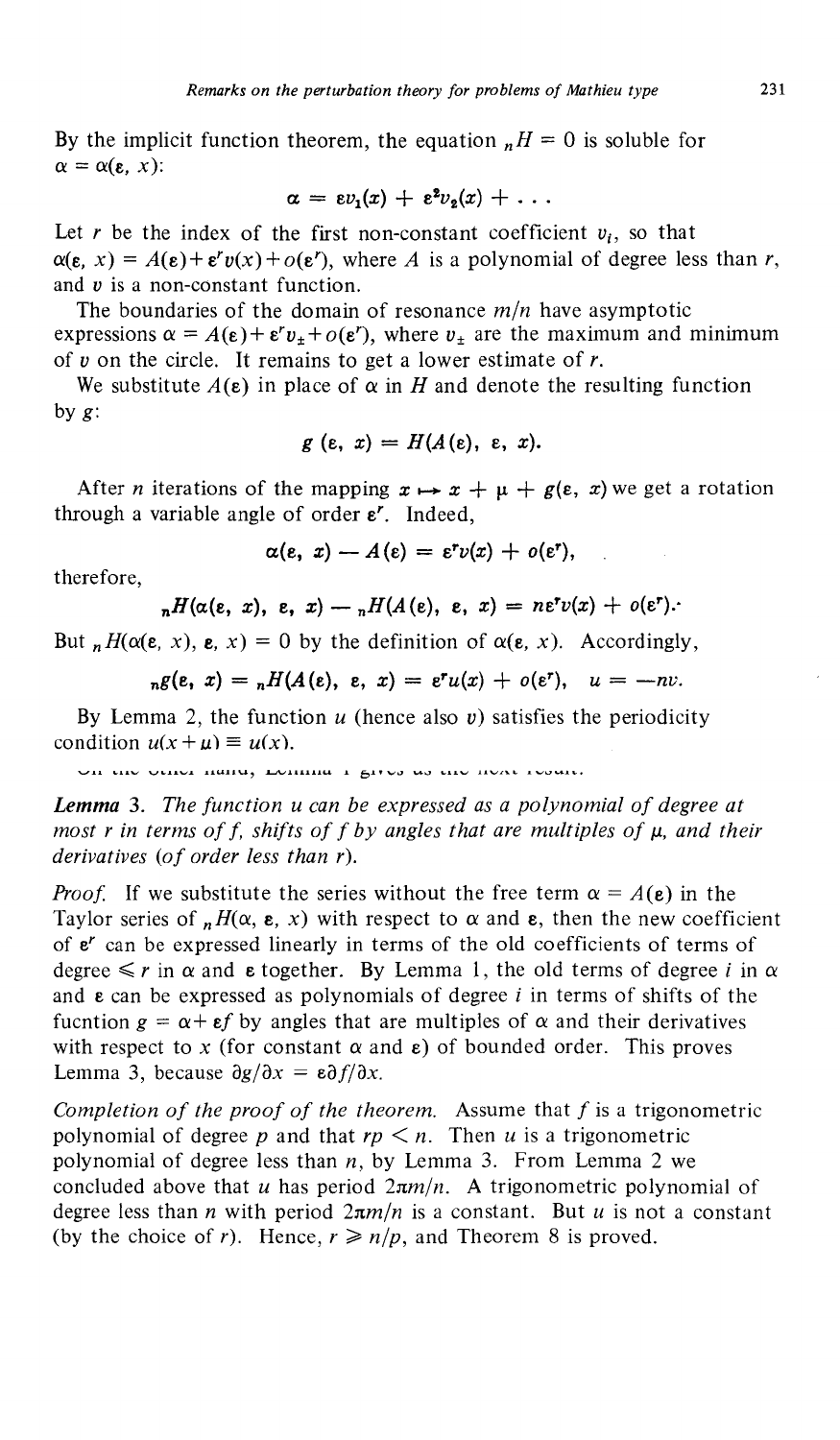#### 232 *V.I. Arnol'd*

*Remark.* A diffeomorphism of the circle can have many cycles. Is the number of isolated cycles of a diffeomorphism given by a trigonometric polynomial bounded by a constant depending only on the degree of the polynomial?

This question can be regarded as an analogue of the question in Hilbert's 16th problem on the number of limit cycles of a polynomial differential equation. It has not even been solved for the diffeomorphisms  $x \mapsto x + a + b \cos x$ .

Conversely, the asymptotic expressions obtained above for the boundaries of domains of existence of cycles probably have analogues in the theory of differential equations with a polynomial right-hand side.

## Supplement (30 March 1983)

While the manuscript of the present article was being edited, the author learned of some papers containing other proofs of some of the results: by C. Bloch  $[5]$  (Theorems 1, 2, 4-6), D.M. Levy and J.B. Keller  $[6]$ (Theorem 3), and H. Hochstadt [7] (Theorem 7).

Bloch labels the terms in the perturbation theory series by diagrams having the form of integer staircases joining the vertices (0, 0) and *(n, n)* inside the square without dropping below the diagonal.

The number  $d_n$  of such diagrams is equal to the corresponding Catalan number  $(d_2 = 2, d_3 = 5, ...)$ . Bloch's work thus gives another interpretation of the Catalan numbers. The most natural definition of them is probably as the numbers of words of given lengths in a non-associative monoid with a single generator. It would be interesting to find out whether the non associative monoid itself is connected with the perturbation theory (or with coverings of Riemann surfaces, where the Catalan numbers are also encountered).

The correspondence between symbols with parentheses and Bloch diagrams is as follows: a left parenthesis means a step upwards, a right parenthesis means a step to the right, and a letter means two steps (first upwards, and then to the right).

Moreover, Manin has communicated to the author that an approach to perturbation theory close to that presented above was worked out for different reasons in a manuscript of M. Wodzycki written in July 1982 and entitled "Variation of the  $\zeta$ -function of an elliptic pseudodifferential operator".

The author thanks M. Wodzcki, I.M. Gel'fand, A.A. Kiselev, P.A. Kuchment, V.F. Lazutkin, Yu.I. Manin, and S.P. Novikov for useful discussions.